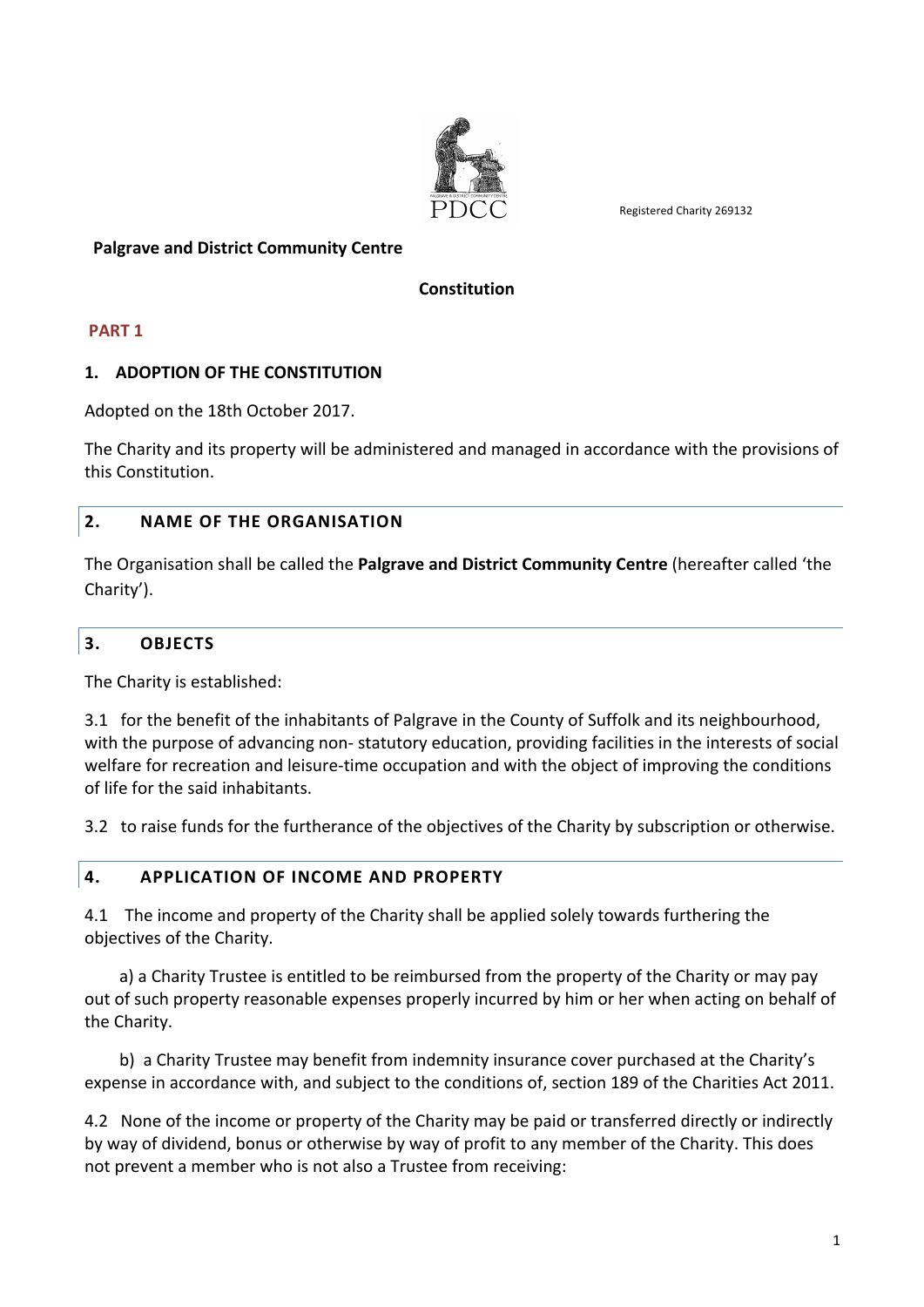- a) a benefit from the Charity in the capacity of a beneficiary of the Charity; or
- b) reasonable and proper remuneration for any goods or services supplied to the Charity.

# **5. BENEFITS AND PAYMENTS TO CHARITY TRUSTEES AND CONNECTED PERSONS**

### **5.1 General provisions**

No Charity Trustee or connected person may:

- a) buy or receive any goods or services from the Charity on terms preferential to those applicable to members of the public;
- b) sell goods, services or any interest in land to the Charity;
- c) be employed by, or receive any remuneration from, the Charity;
- d) receive any other financial benefit from the Charity; unless the payment is permitted by sub-clause (5.2) of this clause, or authorised by the court or the Charity Commission (hereafter 'the Commission').

In this clause, a 'financial benefit' means a benefit, direct or indirect, which is either money or has a monetary value.

# **5.2 Scope and powers permitting Trustees' or connected persons' benefits**

- a) a Charity Trustee or connected person may receive a benefit from the Charity in the capacity of a beneficiary of the Charity provided that a majority of the Trustees do not benefit in this way.
- b) a Charity Trustee or connected person may enter into a contract for the supply of services, or of goods that are supplied in connection with the provision of services, to the Charity where that is permitted in accordance with, and subject to the conditions in, section 185 of the Charities Act 2011.
- c) subject to sub-clause 5.3 of this Clause a Charity Trustee or connected person may provide the Charity with goods that are not supplied in connection with services provided to the Charity by the Charity Trustee or connected person.
- d) a Charity Trustee or connected person may receive interest on money lent to the Charity at a reasonable and proper rate which must be not more than the Bank of England bank rate (also known as the base rate).
- e) a Charity Trustee or connected person may receive rent for premises let by the Trustee or connected person to the Charity. The amount of the rent and the other terms of the lease must be reasonable and proper. The Charity Trustee concerned must withdraw from any meeting at which such a proposal or the rent or other terms of the lease are under discussion.
- f) a Charity Trustee or connected person may take part in the normal trading and fundraising activities of the Charity on the same terms as members of the public.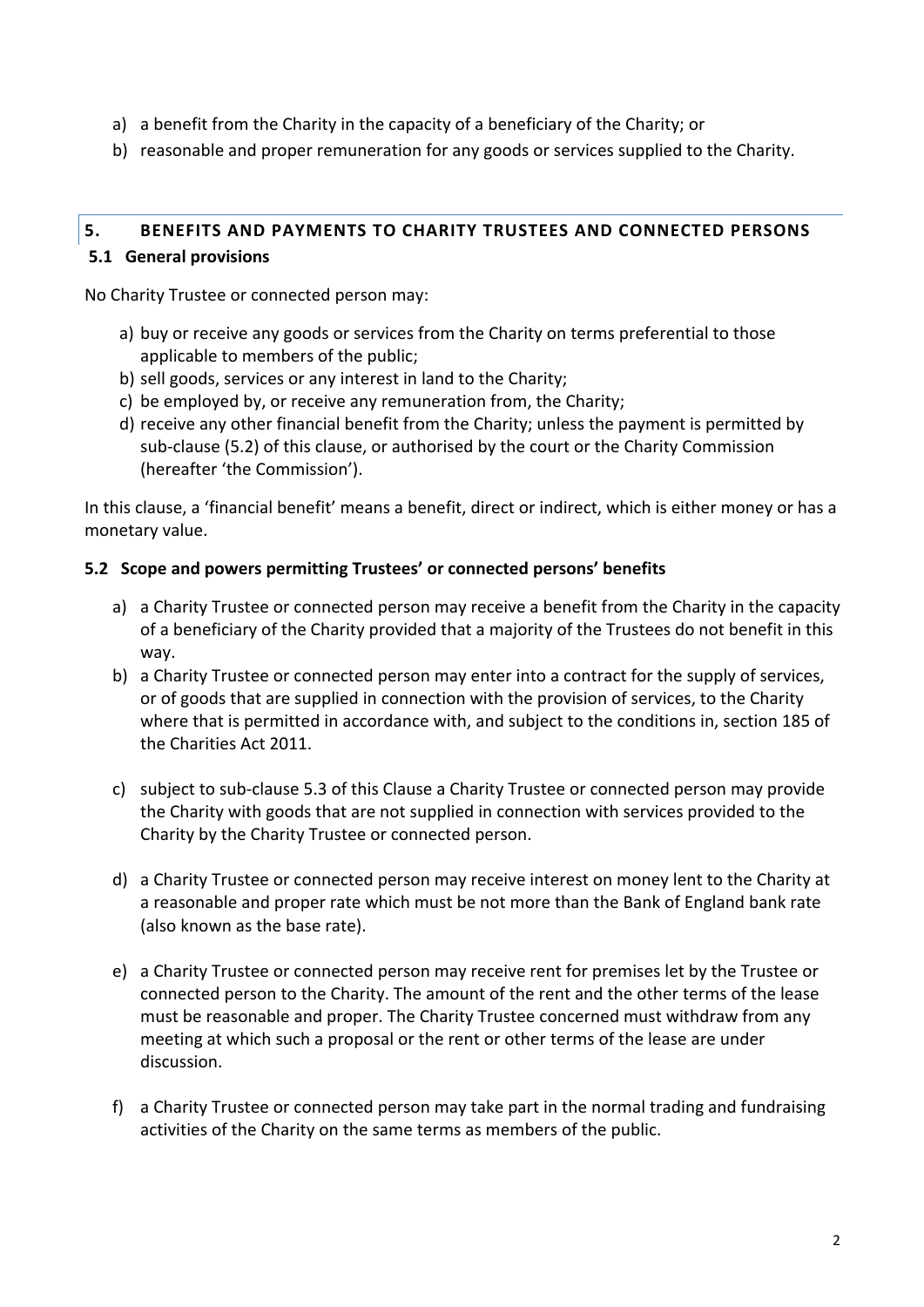# **5.3 Payment for supply of goods only – controls**

The Charity and its Charity Trustees may only rely upon the authority provided by sub-clause 5.2(c) of this Clause if each of the following conditions is satisfied:

- a) the amount or maximum amount of the payment for the goods is set out in an agreement in writing between the Charity and the Charity Trustee or connected person supplying the goods ('the supplier') under which the supplier is to supply the goods in question to or on behalf of the Charity;
- b) the amount or maximum amount of the payment for the goods does not exceed what is reasonable in the circumstances for the supply of the goods in question;
- c) the other Charity Trustees are satisfied that it is in the best interests of the Charity to contract with the supplier rather than with someone who is not a Charity Trustee or connected person. In reaching that decision the Charity Trustees must balance the advantage of contracting with a Charity Trustee or connected person against the disadvantages of doing so;
- d) the supplier is absent from the part of any meeting at which there is discussion of the proposal to enter into a contract or arrangement with him or her or it with regard to the supply of goods to the Charity;
- e) the supplier does not vote on any such matter and is not to be counted when calculating whether a quorum of Charity Trustees is present at the meeting;
- f) the reason for their decision is recorded by the Charity Trustees in the minute book; and
- g) a majority of the Charity Trustees then in office are not in receipt of remuneration or payments authorised by Clause 5.
- 5.4 In sub-clauses 5.2 and 5.3 of this Clause:
	- a) 'the Charity' includes any company in which the Charity:
		- (i) holds more than 50% of the shares; or
		- (ii) controls more than 50% of the voting rights attached to the shares; or
		- (iii) has the right to appoint one or more Trustees to the board of the company.
	- b) a 'connected person' includes any person within the definition set out in Clause 21 (Interpretation).

### **6. DISSOLUTION**

6.1 If the Trustees by a simple majority decide at any time that on the ground of expense or otherwise it is necessary or advisable to discontinue the use of the Trust Property, in whole or in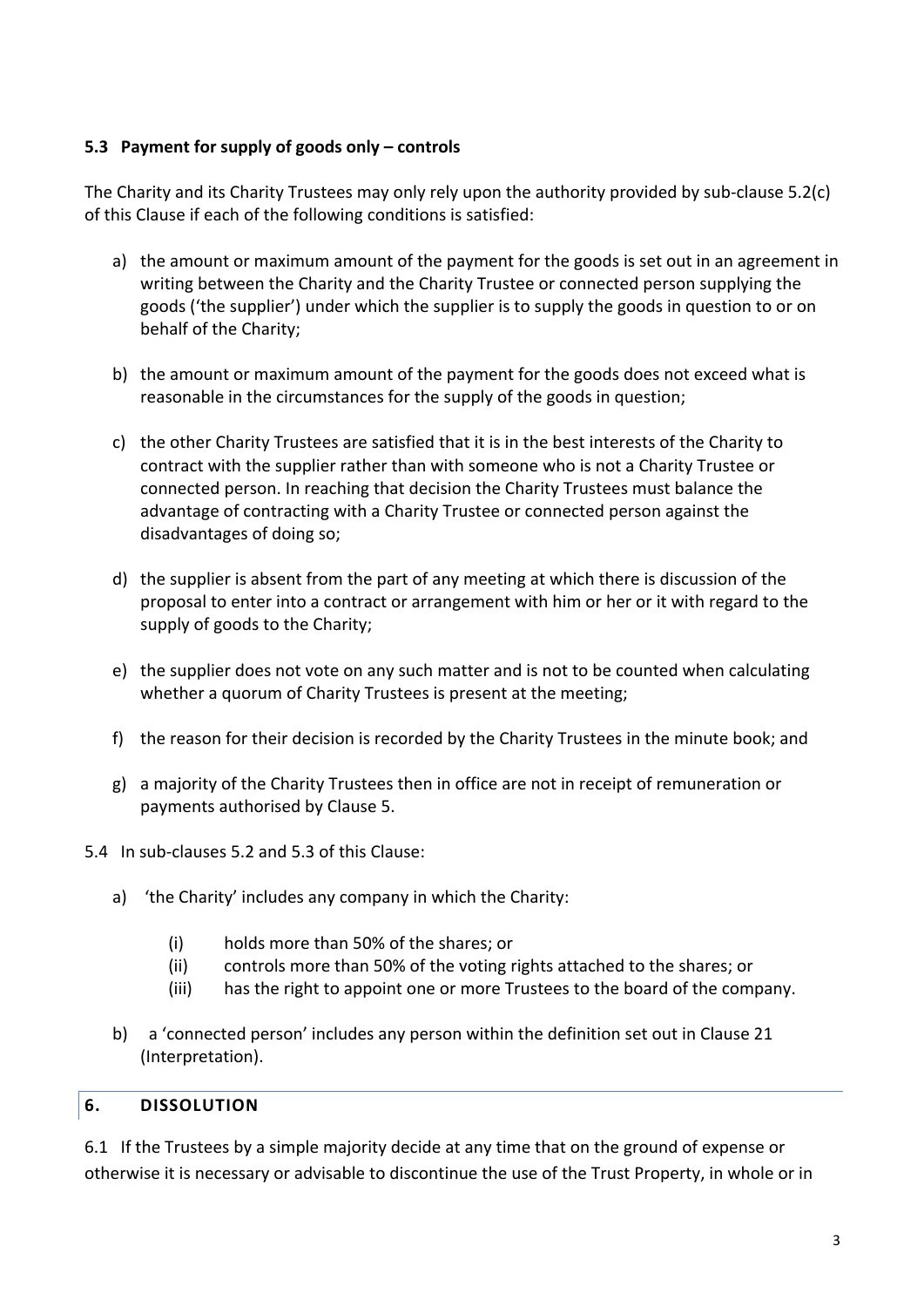part for the purposes indicated in Clause 3 (Objects), it shall call a meeting of the inhabitants of the age of 18 years or upwards of the said Parish, by giving not less than 21 days' notice (stating the terms of the Resolution that will be proposed) by posting in a conspicuous place or places on the Trust Property and advertising in a newspaper circulating in the parish of Palgrave.

6.2 If such decision shall be confirmed by a majority of such inhabitants present at such meeting, the Trustees will remain in office as Charity Trustees and be responsible for winding up the affairs of the Charity in accordance with this Clause.

6.3 The Trustees must collect all the assets of the Charity and must pay or make provision for all the liabilities of the Charity.

6.4 The Trustees must apply any remaining property or money:

a) directly for the Objects (see Clause 3);

b) by transfer to any charity or charities with objects the same or similar to those of the Charity; or

 c) in such other manner as the Charity Commission for England and Wales (the Commission) mat approve in writing in advance.

6.5 The members may pass a resolution before or at the same time as the Resolution to dissolve the Charity specifying the manner in which the Trustees are to apply the remaining property or assets of the Charity and the Trustees must comply with the Resolution if it is consistent with paragraphs (a) - (c) inclusive in sub-section 6.4 above.

6.6 In no circumstances shall the net assets of the Charity be paid to or be distributed among the members of the Charity (except to a member that is itself a Charity).

6.10 The Trustees must notify the Commission promptly that the Charity has been dissolved. If the Trustees are obliged to send the Charity's accounts to the Commission for the accounting period which ended before its dissolution, they must also send to the Commission the Charity's final accounts.

# **7. AMENDMENTS TO THE CONSTITUTION**

7.1 The Charity may amend any provision contained in **Part 1** of this Constitution provided that:

- a) no amendment may be made that would have the effect of making the Charity cease to be a charity at law;
- b) no amendment may be made to alter the objects if the change would undermine or work against the previous objects of the Charity;
- c) no amendment may be made to Clause 3 (Objects), Clause 4 (Application of income and property), Clause 5 (Benefits and payments to Charity Trustees and connected persons), Clause 6 (Dissolution) or this Clause without the prior consent in writing of the Commission; and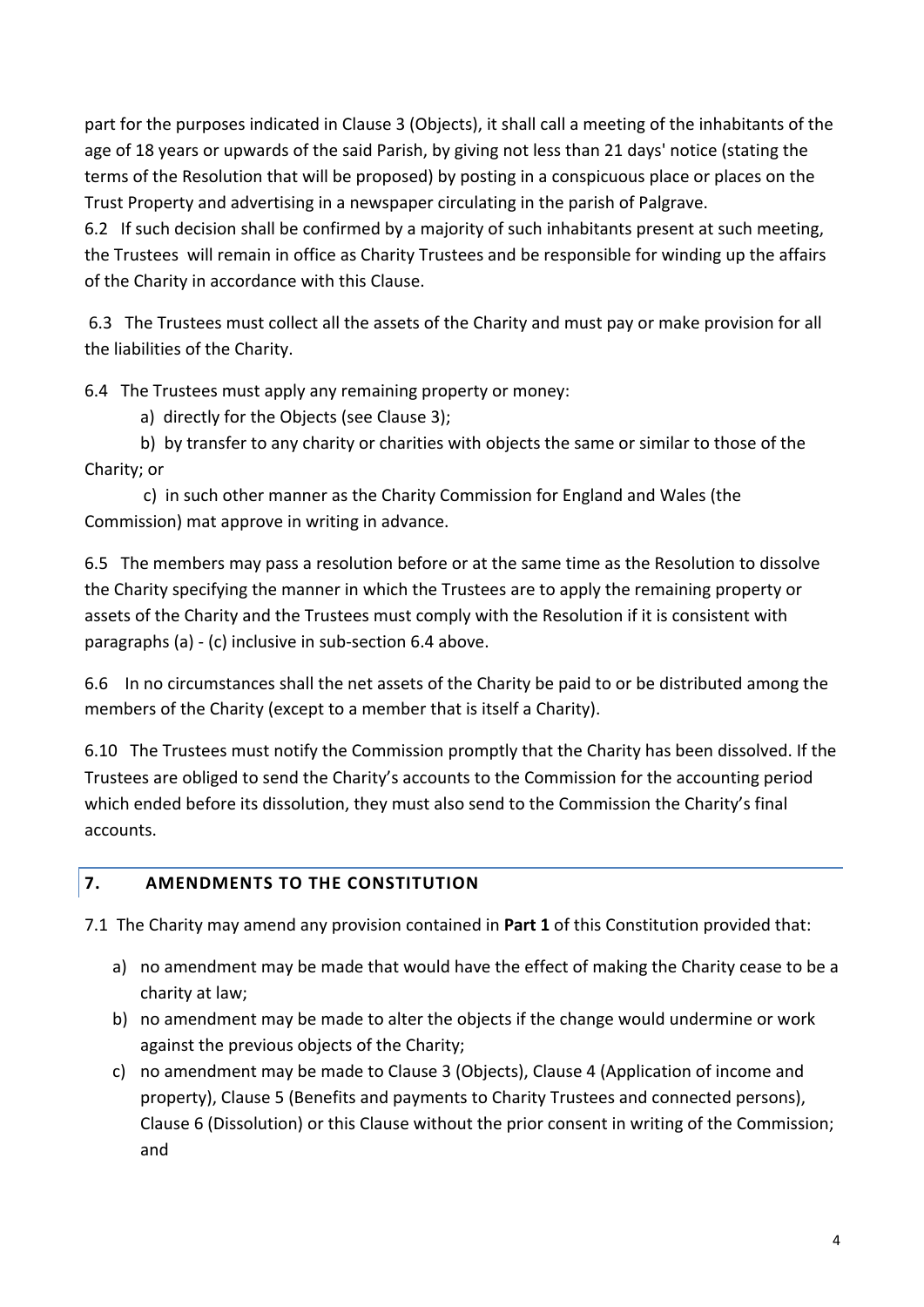d) any resolution to amend a provision of Part 1 of this Constitution is passed by not less than two-thirds of the members present and voting at a General Meeting.

7.2 Any provision contained in **Part 2** of this Constitution may be amended, provided that any such amendment is made by resolution passed by a simple majority of the members present and voting at an Annual General Meeting or a Special General Meeting.

 7.3 A copy of any resolution amending this Constitution shall be sent to the Commission within twenty-one days of it being passed.

# **PART 2**

### **8. MEMBERSHIP**

8.1 The Charity welcomes all residents of Palgrave and neighbourhood for their enjoyment of the facilities held under trust, including the Community Hall, Playing Field and Children's Play area. Full membership of the Charity (hereafter called 'ordinary members'), after payment of the subscription laid down from time to time by a General Meeting, shall be open to the following who are interested in furthering the work and supporting the vision and purpose of the of the Charity:

- a) individuals of 18 years and over (ordinary Members), and
- b) Member organisations, such as the Palgrave Parish Council, voluntary organisations, sports organisations and other clubs separate from the Charity.

A person seeking ordinary (individual) membership of the Charity shall necessarily be supportive of the aims and objectives of the Charity. In the case of a Member organisation, both it and its representative must be similarly supportive.

8.2 a) The Trustees may only refuse an application for membership by either an individual or an organisation if, acting reasonably and properly, they consider it to be in the best interests of the Charity to refuse the application.

b) The Trustees must inform the applicant in writing of the reasons for the refusal within twenty-one days of the decision.

c) The Trustees must consider any written representations the applicant may make about the decision. Their decision following any written representations must be notified to the applicant in writing but shall be final.

8.3 Each Member organisation shall appoint one individual person to represent it and (subject to sub-clauses 13.2 and 12.12) vote on its behalf at any meeting of the Charity that he or she is entitled under this Constitution to attend. Such individual, if an ordinary Member, shall also be entitled to vote in a personal capacity should the need arise. In the event of such individual person resigning or otherwise leaving a Member organisation, he or she shall cease to be a representative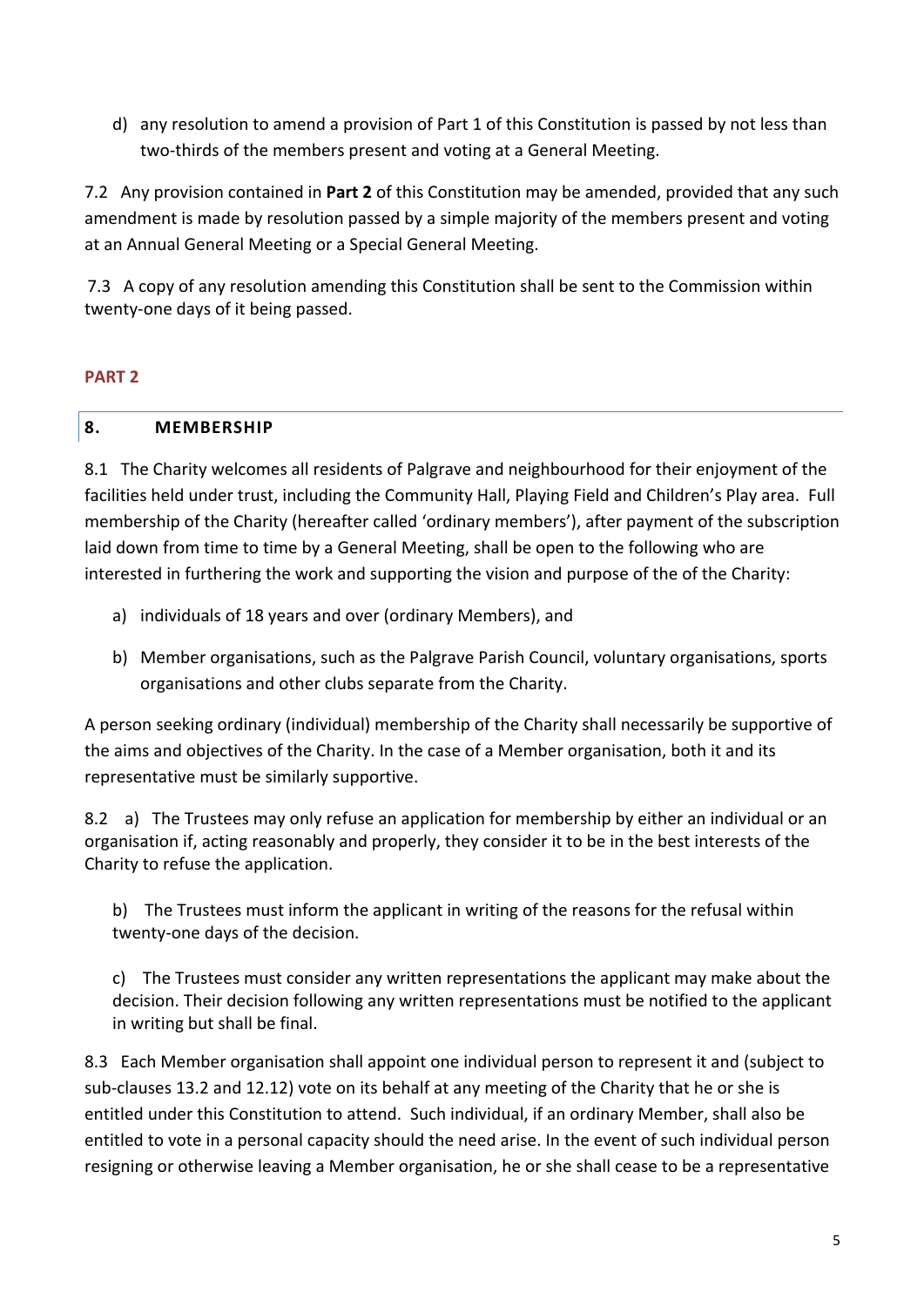thereof. Should any such Representative Member be unable to attend a particular meeting of the Charity, a substitute may be appointed in writing by the Member organisation to represent it at that particular meeting. The Trustees shall have the right, subject to the conditions laid down in 8.2 above, to ask a Member organisation to replace its representative within a specified period or be liable to termination of its membership.

8.4 Junior membership shall be open to those under the age of 18 years who are interested in furthering the work of the Charity and who may be approved by the Trustees. Junior members shall not be entitled to vote at any meetings of the Charity, or be Trustees or take any administrative rights and duties of full membership.

8.5 Honorary Members may be appointed at the discretion of the Trustees. Honorary Members shall not be entitled to vote at any meeting of the Charity.

8.6 Membership is not transferable to anyone else.

8.7 The Trustees must keep a register of names and addresses of the Members, which must be made available to any Member upon request to the Membership Secretary (subject to Clause  $11.1(b)$ ).

# **9. TERMINATION OF MEMBERSHIP**

9.1 The Trustees shall have the right in their absolute discretion to terminate the membership of any individual or Member organisation, provided that the individual or Member organisation concerned (as the case may be) shall have the right to be heard by the Trustees before a final decision is made.

9.2 A Member is removed from membership by a resolution of the Trustees that it is in the best interests of the Charity that his or her membership is terminated. A resolution to remove a Member from membership may only be passed if:

- (a) the Member has been given at least twenty-one days' notice in writing of the meeting of the Trustees at which the resolution will be proposed and the reasons why it is to be proposed; and
- (b) the Member or, at the option of the Member, the Member's representative (who need not be a member of the Charity) has been allowed to make representations to the meeting.
- 9.3 Subject to 9.1 above, membership is also terminated if:
	- a) the Member dies or, if it is an organisation, ceases to exist; or
	- b) the Member resigns by written notice to the Charity unless, after the resignation, there would be less than two members; or

c) any sum due from the Member to the Charity is not paid in full within two months of it falling due.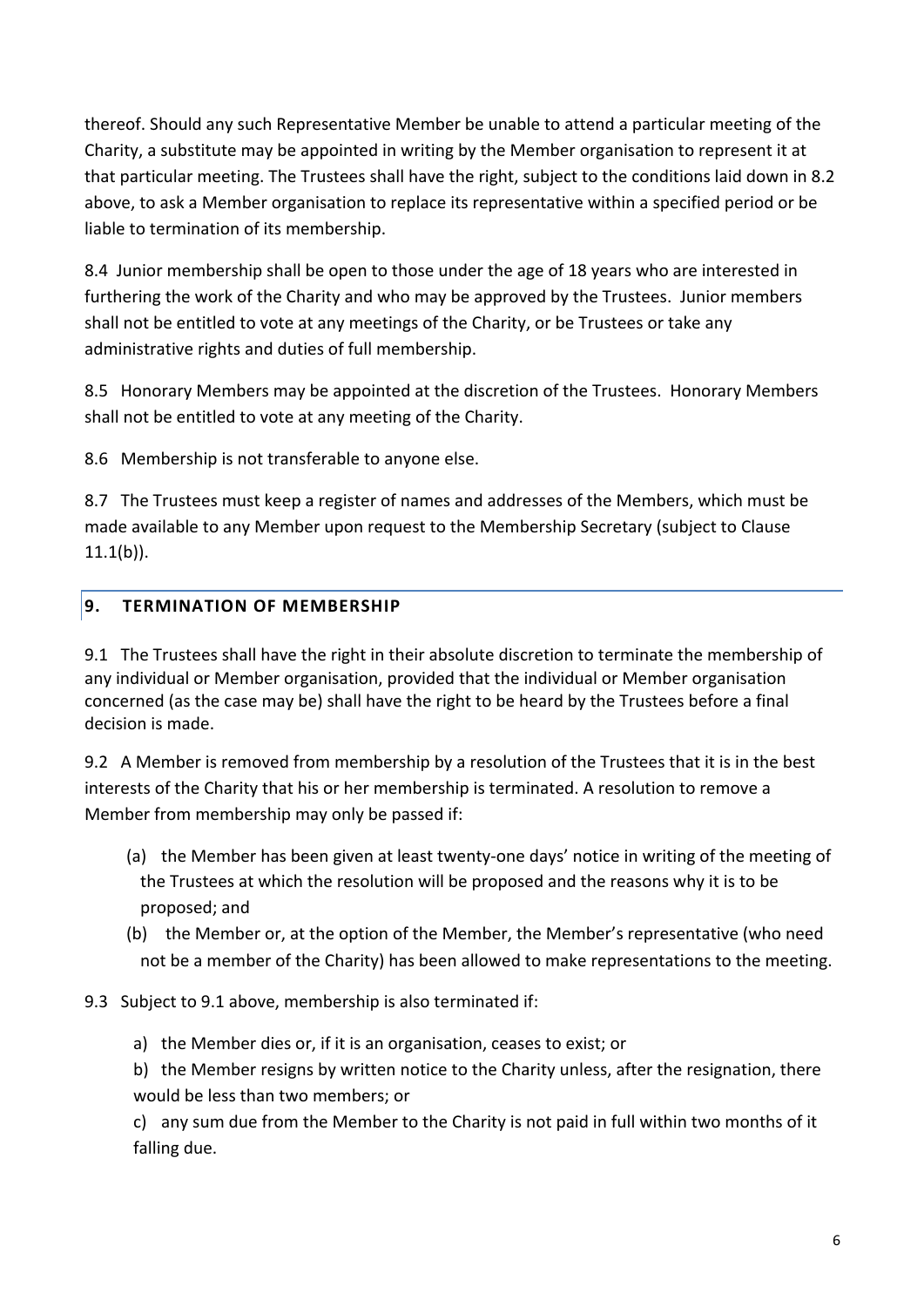### **10. TRUSTEES**

#### **10.1 Appointment of Trustees.**

- a) The Trustees shall be elected by the Members present at an Annual General Meeting in accordance with the protocols of that meeting as laid out in Clause 12. All Members, whether ordinary or representative and elected as either Officers or Trustees' Committee members, shall be deemed Trustees similarly.
- b) Each of the Trustees shall retire with effect from the conclusion of the Annual General Meeting next after his or her appointment but shall be eligible for re-election at that Annual General Meeting.
- c) Any person nominated for election at an Annual General Meeting should, if not actually present, confirm in writing to the Chairman, prior to the meeting, his or her willingness to be appointed if elected.
- d) Should nominations exceed vacancies, election shall be by secret ballot at the Annual General Meeting.
- e) The Trustees may not appoint a person to be an Officer if a person has already been elected or appointed to that office and has not vacated the office.

#### **10.2 Duties of Trustees.**

- a) Trustees must:
	- I. ensure the Charity is carrying out its purposes for the public benefit;
	- II. comply with the Charity's Constitution;
	- III. act in the Charity's best interest;
	- IV. manage the Charity's resources responsibly;
	- V. act with reasonable care and skill; and
	- VI. ensure the Charity is accountable.

The powers, roles and responsibilities of the Trustees are detailed in Appendix III.

- b) No alteration of this Constitution or any special resolution shall have retrospective effect to invalidate any prior act of the Trustees.
- c) Any meeting of Trustees at which a quorum is present at the time the relevant decision is made may exercise all the powers exercisable by the Trustees.
- d) There will be dedicated Trustee meetings at least twice a year.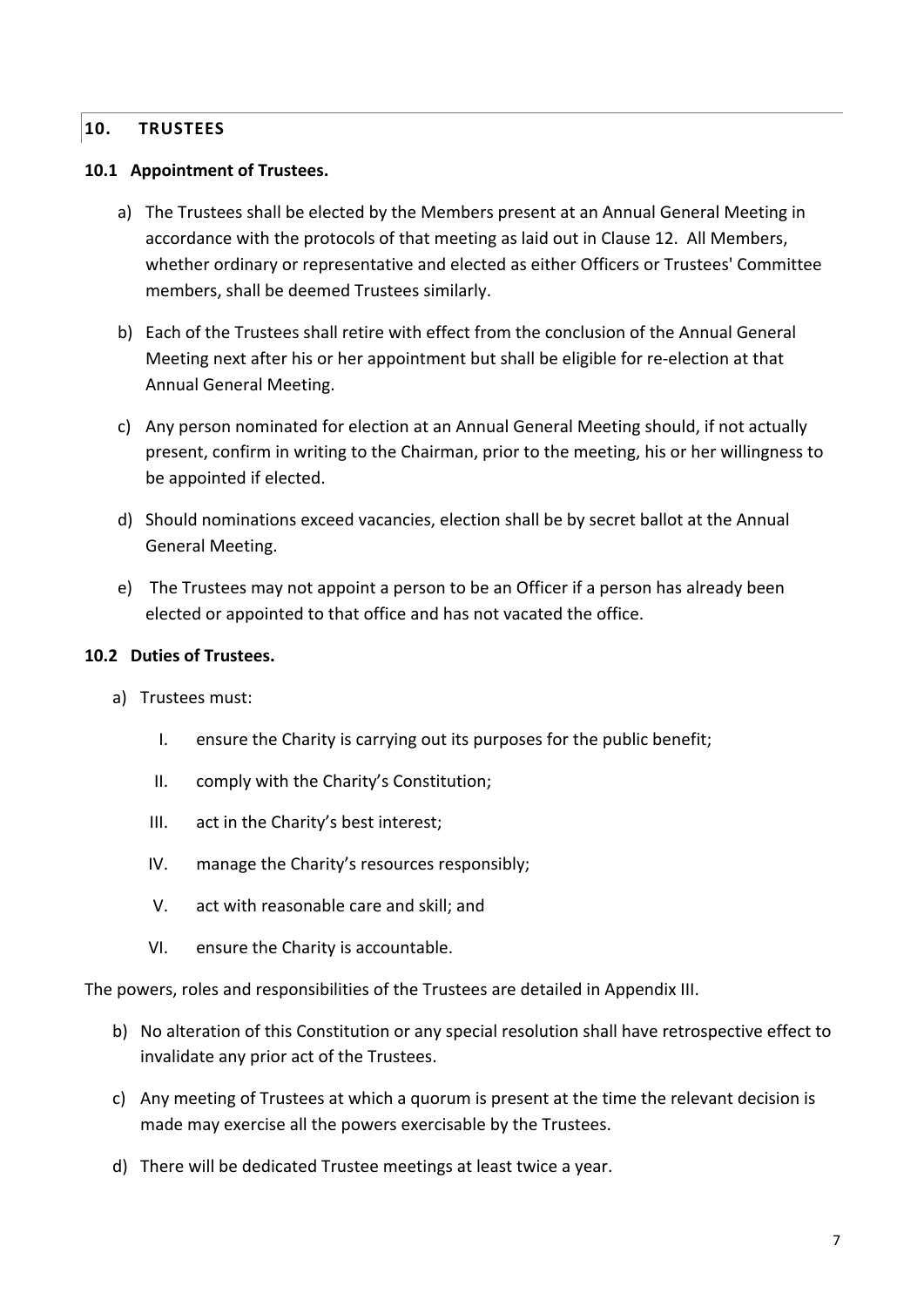### **10.3 Disqualification and removal of Trustees.**

- a) A Trustee shall cease to hold office if he or she:
	- I. is disqualified from acting as a Trustee by virtue of sections 178 and 179 of the Charities Act 2011 (or any statutory re-enactment or modification of that provision);
	- II. ceases to be a Member of the Charity;
	- III. in the written opinion, given to the Charity, of a registered medical practitioner treating that person, has become physically or mentally incapable of acting as a Trustee and may remain so for more than three months;
	- IV. resigns as a Trustee by notice to the Charity (but only if at least two Trustees will remain in office when the notice of resignation is to take effect); or
	- V. is absent without the permission of the Trustees from all their meetings held within a period of six consecutive months and the Trustees resolve that his or her office be vacated.

# **10.4 Proceedings of trustees.**

- a) The Trustees may regulate their proceedings as they think fit, subject to the provisions of this Constitution.
- b) Any Trustee may call a meeting of the Trustees.
- c) The Secretary must call a meeting of the Trustees if requested to do so by a Trustee.
- d) Questions arising at a meeting must be decided by a majority of votes.
- e) In the case of an equality of votes, the person who chairs the meeting shall have a second or casting vote.
- f) No decision may be made by a meeting of the Trustees unless a quorum is present at the time the decision is purported to be made.
- g) The quorum shall be seven or the number nearest to one-third of the total number of trustees, whichever is the greater, or such larger number as may be decided from time to time by the Trustees.
- h) A Trustee shall not be counted in the quorum present when any decision is made about a matter upon which that Trustee is not entitled to vote.
- i) If the number of Trustees is less than the number fixed as the quorum, the continuing Trustees or Trustee may act only for the purpose of filling vacancies or of calling a General Meeting.
- j) The person elected as the Chairman shall chair meetings of the Trustees.
- k) If the Chair is unwilling to preside or is not present within ten minutes after the time appointed for the meeting, the Trustees present may appoint one of their number to chair that meeting.
- l) The person appointed to chair meetings of the Trustees shall have no functions or powers except those conferred by this Constitution or delegated to him or her in writing by the Trustees.
- m) A resolution in writing signed by all the Trustees entitled to receive notice of a meeting of Trustees or of a committee of Trustees and to vote upon the resolution, shall be as valid and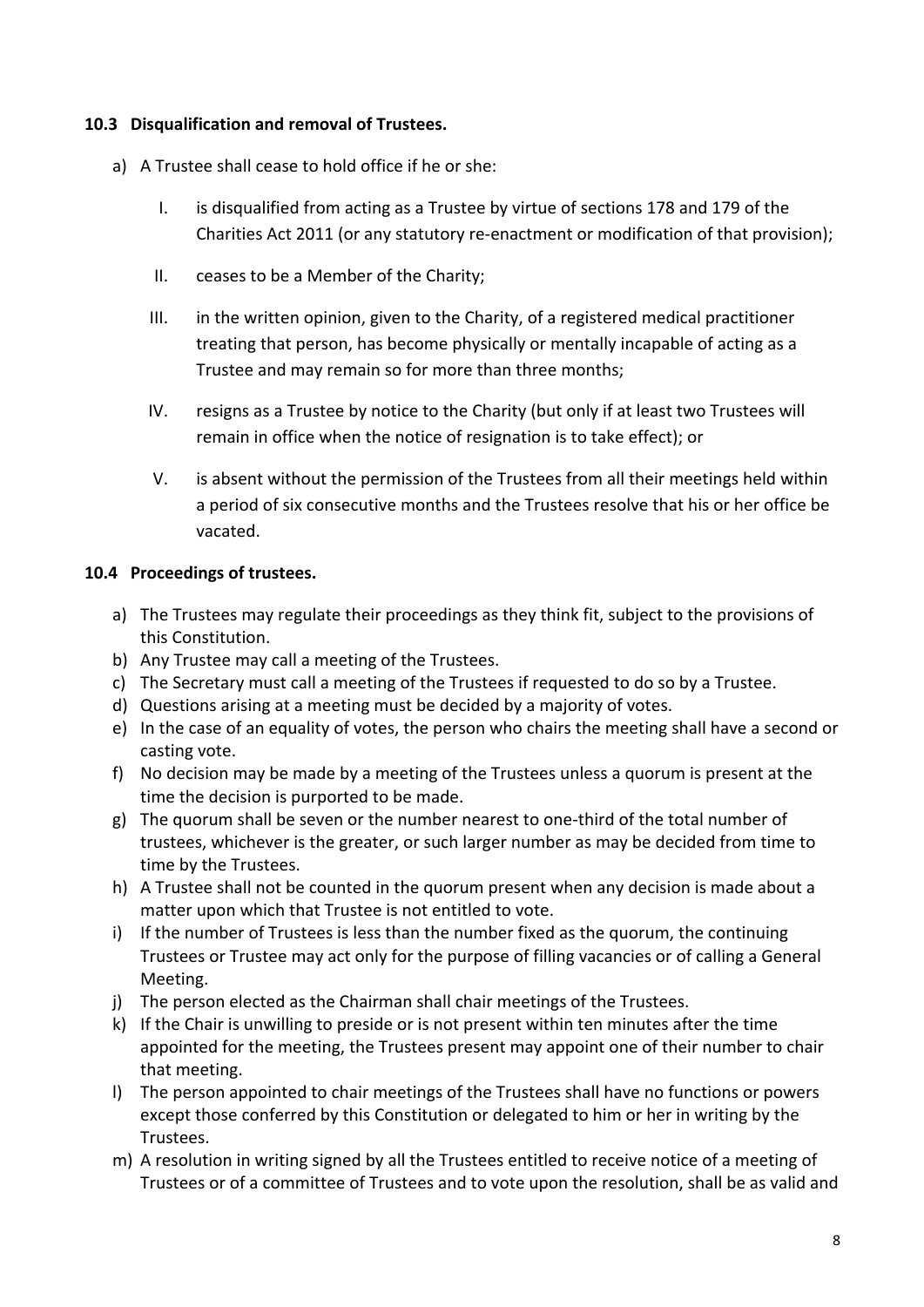effectual as if it had been passed at a meeting of the Trustees or (as the case may be) a committee of Trustees duly convened and held.

n) The resolution in writing may comprise several documents containing the text of the resolution in like form, each signed by one or more Trustees.

### **10.5 Conflicts of interests and conflicts of loyalties.**

- a) A Charity Trustee must:
	- I. declare the nature and extent of any interest, direct or indirect, which he or she has in a proposed transaction or arrangement with the Charity or in any transaction or arrangement entered into by the Charity which has not been previously declared; and
	- II. absent himself or herself from any discussions of the Charity Trustees in which it is possible that a conflict will arise between his or her duty to act solely in the interests of the Charity and any personal interest (including but not limited to any personal financial interest). Any Charity Trustee absenting himself or herself from any discussions in accordance with this clause must not vote or be counted as part of the quorum in any decision of the Charity Trustees on the matter.

# **10.6 Saving provisions.**

- a) Subject to sub-section (b) of this sub-clause, all decisions of the Charity Trustees, or of a committee of the Charity Trustees, shall be valid notwithstanding the participation in any vote of a Charity Trustee:
	- I. who is disqualified from holding office;
	- II. who had previously retired or who had been obliged by this Constitution to vacate office;
	- III. who was not entitled to vote on the matter, whether by reason of a conflict of interests or otherwise;
- b) If, without the vote of that Charity Trustee and that Charity Trustee being counted in the quorum, the decision has been made by a majority of the Charity Trustees at a quorate meeting.
- c) Sub-section (a) of this sub-clause does not permit a Charity Trustee to keep any benefit that may be conferred upon him or her by a resolution of the Charity Trustees or of a committee of Charity Trustees if, but for sub-section (a), the resolution would have been void, or if the Charity Trustee has not complied with sub-clause 10.5 (Conflicts of interests and conflicts of loyalties).

### **10.7 Delegation.**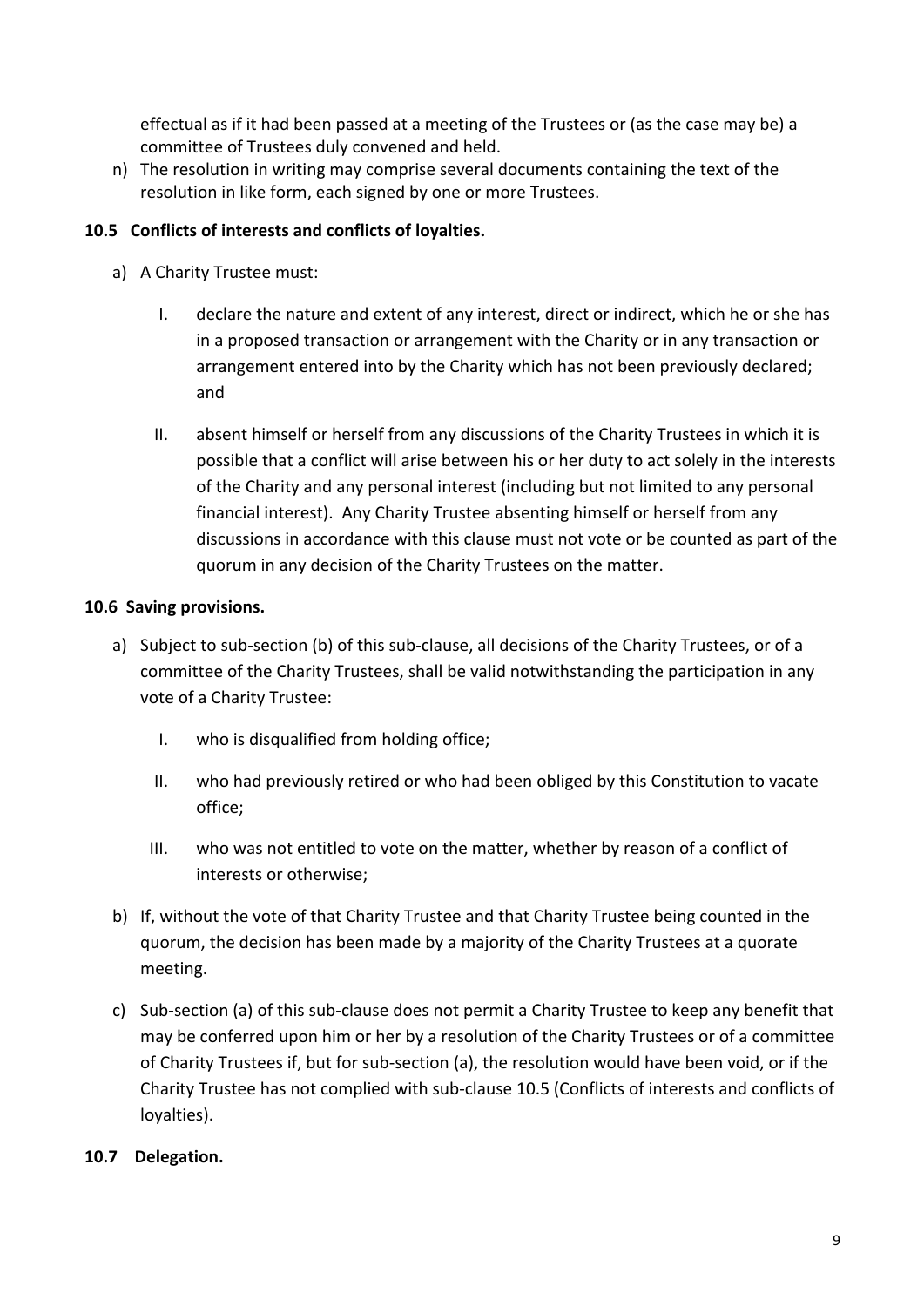- a) The Trustees may delegate any of their powers or functions to a committee of two or more Trustees but the terms of any such delegation must be recorded in the minute book.
- b) The Trustees may impose conditions when delegating, including the conditions that:
	- I. the relevant powers are to be exercised exclusively by the committee to whom they delegate; and
	- II. no expenditure may be incurred on behalf of the Charity except in accordance with a budget previously agreed with the Trustees.
- c) The Trustees may revoke or alter a delegation.
- d) All acts and proceedings of any sub-committees must be fully and promptly reported to the Trustees.

# **10.8 Irregularities in proceedings.**

- a) Subject to sub-section (b) of this clause, all acts done by a meeting of Trustees, or of a committee of Trustees, shall be valid notwithstanding the participation in any vote of a Trustee:
	- I. who was disqualified from holding office;
	- II. who had previously retired or who had been obliged by the Constitution to vacate office;
	- III. who was not entitled to vote on the matter, whether by reason of a conflict of interests or otherwise;
- b) if, without the vote of that Trustee; and
- c) that Trustee being counted in the quorum, the decision has been made by a majority of the Trustees at a quorate meeting.
- d) Sub-section (a) of this clause does not permit a Trustee to keep any benefit that may be conferred upon him or her by a resolution of the Trustees or of a committee of Trustees if the resolution would otherwise have been void.
- e) No resolution or act of
	- I. the Trustees or committee of Trustees,
	- II. any other committee of the Charity, or
	- III. the Charity in General Meeting,

shall be invalidated by reason of the failure to give notice to any Trustee or Member or by reason of any procedural defect in the meeting unless it is shown that the failure or defect has materially prejudiced a Member or the beneficiaries of the Charity.

### **10.9 Minutes.**

The Trustees must keep minutes of all:

- a) appointments of Officers and Trustees made by the Trustees;
- b) proceedings at meetings of the Charity; and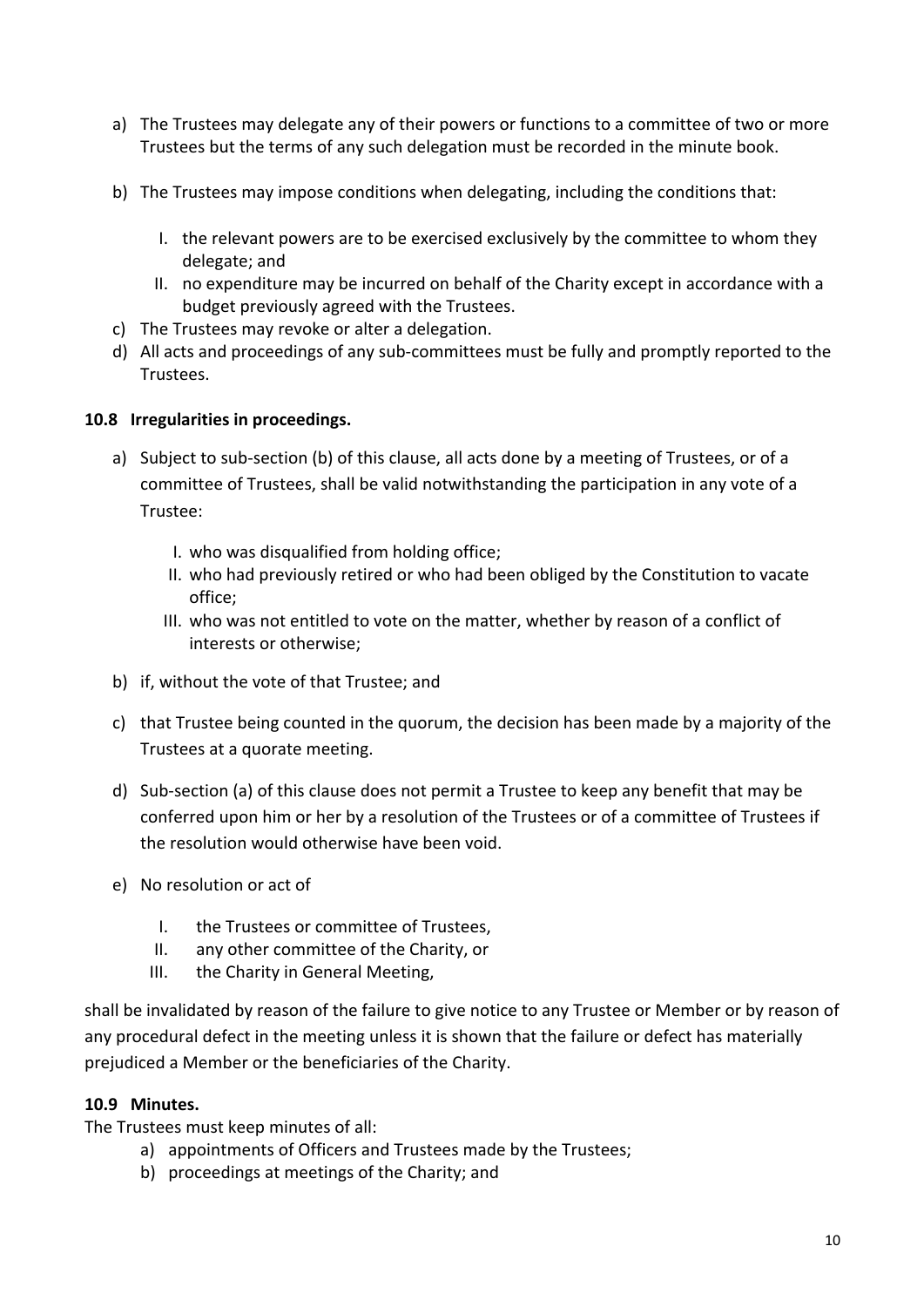- c) meetings of the Trustees and committees of Trustees including:
	- I. the names of the Trustees present at the meeting;
	- II. the decisions made at the meetings; and
	- III. where appropriate the reasons for the decisions.

# **11. OFFICERS**

- 11.1 At an Annual General Meeting:
	- a) the Charity shall elect from amongst its ordinary Members the following honorary Officers: Chairman, Vice-Chairman, Secretary and Treasurer (hereafter called 'the Elected Officers').
	- b) the Charity may also elect from amongst its ordinary Members such additional honorary Officers as it may from time to time require (e.g. Membership Secretary, Bookings Secretary and Publicity Officer), known as non-statutory Officers.

11.2 Both the elected Officers and the non-statutory Officers of the Charity shall hold office until the conclusion of the Annual General Meeting of the Charity next after their election but shall be eligible for re-election.

11.3 The Elected Officers shall be ex-officio members of the Trustees' Committee (as defined in Clause 13) and have the right to attend the meetings of any sub-committee.

11.4 The Charity shall appoint one or more Auditors and may determine their remuneration (if any).

11.5 The roles of members of the Trustees' Committee, sub-committee(s) and of the Officers are detailed in Appendix I. It is published on the Community Centre website, held by the Chairman and is available for viewing by the general public.

# **12. ANNUAL AND SPECIAL GENERAL MEETINGS (AND OTHER MEETINGS)**

12.1. The Charity must hold a General Meeting within twelve months of the date of the adoption of this Constitution; an Annual General Meeting shall be held not later than two months after the end of each financial year, at such time and place as the Trustees shall decide.

12.2 An Annual General Meeting must be held in each subsequent year and not more than fifteen months may elapse between successive Annual General Meetings.

12.3 At an Annual General Meeting the business shall include:

- I. Consideration of the Chairman's annual report;
- II. Consideration and adoption of the annual audited accounts;
- III. Consideration of the level of annual subscription payable by Members;
- IV. The election of Officers and Trustees;
- V. The appointment of an auditor;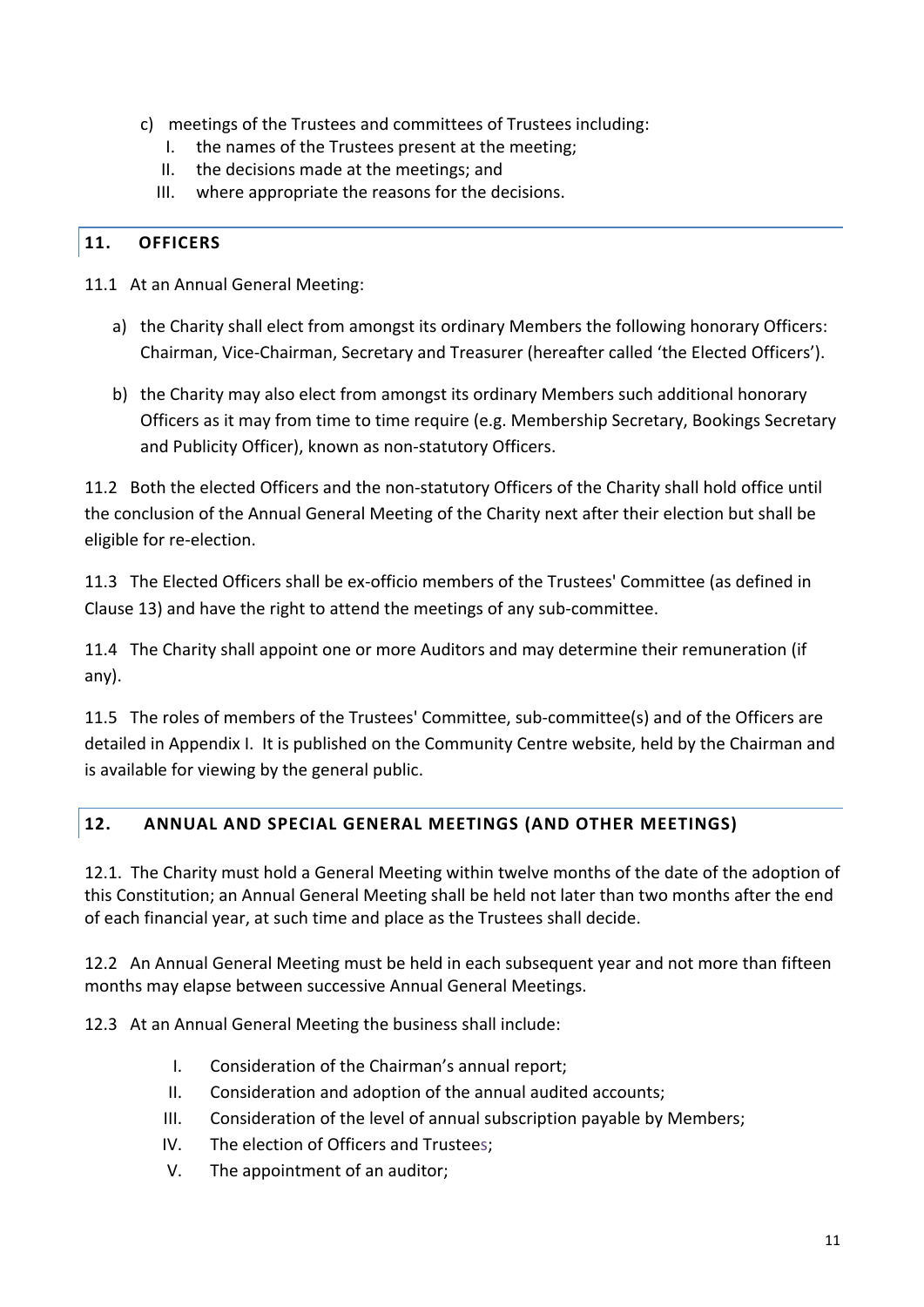- VI. Notice of approved Member organisations; and
- VII. such other matters as the Chairman shall deem necessary.

Should nominations exceed vacancies, election shall be by secret ballot at any General Meeting.

12.4 All General Meetings other than Annual General Meetings shall be called Special General Meetings.

12.5 The Trustees may call a Special General Meeting at any time, and must do so if it is requested in writing by at least ten members or one tenth of the membership, whichever is the greater. The request must state the nature of the business that is to be discussed. If the Trustees fail to hold the meeting within twenty-eight days of the request, the Members may proceed to call a Special General Meeting but in doing so they must comply with the provisions of this Constitution.

12.6 Only ordinary Members and representatives of Member organisations shall be entitled to make representation or vote on any resolution at an Annual General Meeting or Special General Meeting. Non-members may attend, but will not have any voting rights nor be able to make representation, unless invited to do so by and at the discretion of the Chairman.

# 12.7 **Notice:**

- a) Notice of a General Meeting shall be posted in the Community Hall**,** and may be by other means including the web or social media, for at least fourteen days before the time appointed. The notice must specify the date, time and place of the meeting and the general nature of the business to be transacted. If the meeting is to be an Annual General Meeting, the Notice must indicate this.
- b) A Special General Meeting may be called by shorter notice, if it is so agreed by all Members entitled to attend and vote.
- c) The Notice must be given to all the Members, including Trustees.

# 12.8 **Quorum:**

- a) No business shall be transacted at any General Meeting unless a quorum is present.
- b) A quorum shall be:
	- I. 10 members entitled to vote upon the business to be conducted at the meeting; or
	- II. one tenth of the total membership at the time, whichever is the greater.
- c) The authorised representative of a Member organisation shall be counted in the quorum.
- d) If a quorum is not present within half an hour from the time appointed for the meeting or during a meeting a quorum ceases to be present, the meeting shall be adjourned to such time and place as the Trustees shall determine.
- e) The Trustees must re-convene the meeting and must give at least seven clear days' notice of the re-convened meeting stating the date, time and place of the meeting.
- f) If no quorum is present at the re-convened meeting within fifteen minutes of the time specified for the start of the meeting, the Members present at that time shall constitute the quorum for that meeting.

# 12.9 **Chairman:**

a) General meetings shall be chaired by the person who has been elected as Chairman.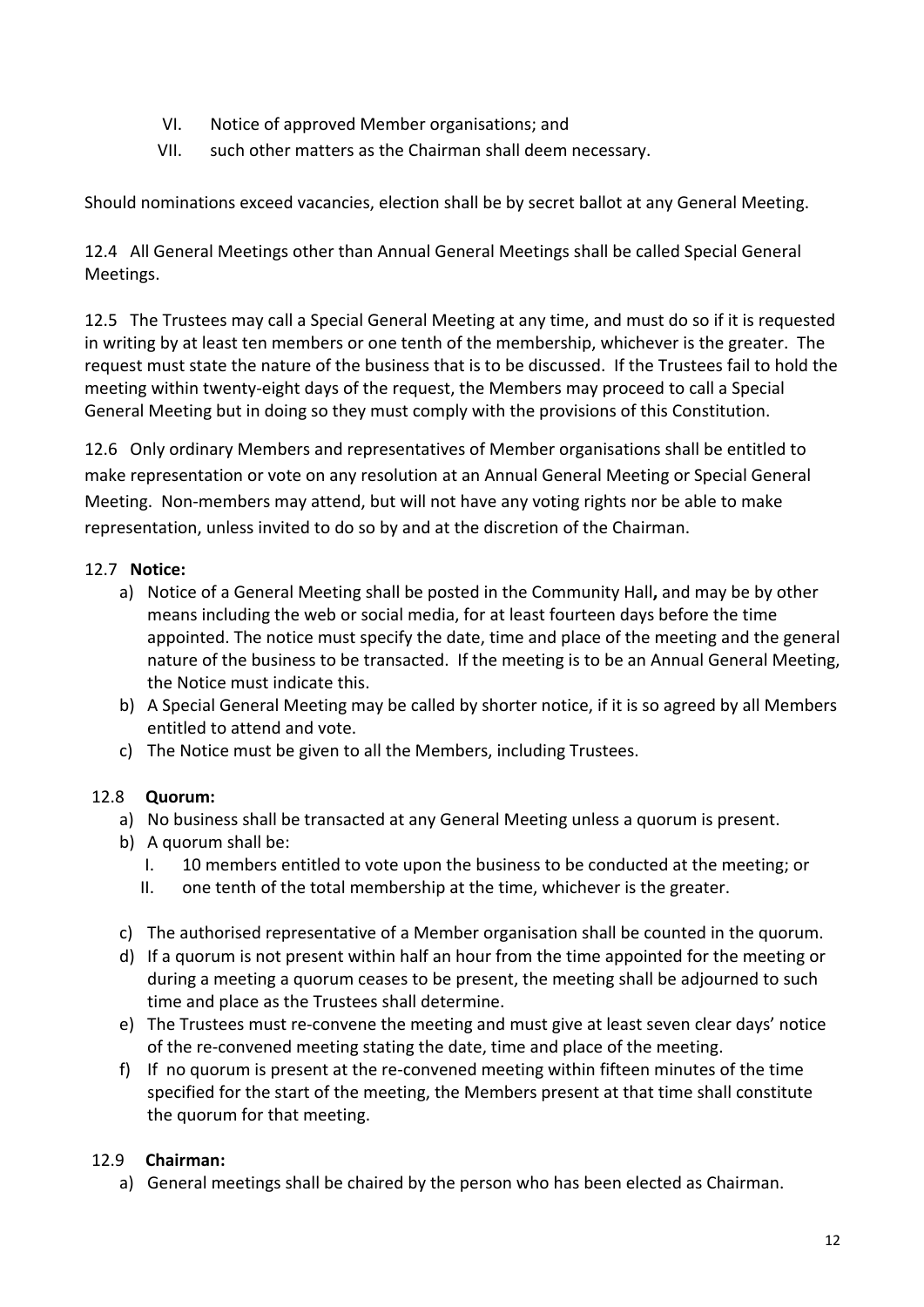- b) If there is no such person or he or she is not present within fifteen minutes of the time appointed for the meeting, a Trustee nominated by the Trustees shall chair the meeting.
- c) If there is only one Trustee present and willing to act, he or she shall chair the meeting.
- d) If no Trustee is present and willing to chair the meeting within fifteen minutes after the time appointed for holding it, the Members present and entitled to vote must choose one of their number to chair the meeting.

# 12.10 **Adjournments:**

- a) The Members present at a meeting may resolve that the meeting shall be adjourned.
- b) The person who is chairing the meeting must decide the date, time and place at which the meeting is to be re-convened, unless those details are specified in the resolution.
- c) No business shall be conducted at an adjourned meeting unless it could properly have been conducted at the meeting had the adjournment not taken place.
- d) If a meeting is adjourned by a resolution of the Members for more than seven days, at least seven clear days' notice shall be given of the re-convened meeting stating the date, time and place of the meeting.

# 12.11 **Voting:**

- a) Each member shall have one vote but if there is an equality of votes the chairman of the meeting shall have a casting vote in addition to any other vote he or she may have.
- b) A resolution in writing signed by each Member (or in the case of a Member that is an organisation, by its authorized representative) who would have been entitled to vote upon it had it been proposed at a General Meeting shall be effective. It may comprise several copies each signed by or on behalf of one or more Members.
- c) All questions arising at any meeting shall be decided by a simple majority of those present and entitled to vote thereat (unless subject to Clause 7.1(d)). No person shall exercise more than one vote, notwithstanding that he or she may have been appointed to represent more than one interest, but in the case of an equality of votes the Chairman of the meeting shall have the casting vote.

# 12.12 **Representatives of other bodies:**

- a) Any organisation that is a Member of the Charity may nominate any person to act as its representative at a meeting of the Charity (subject to sub-clauses 8.1 and 8.3).
- b) The organisation must give written notice to the Secretary of the Charity of the name of its representative at least 48 hours before he or she can attend meetings. The nominee shall not be entitled to represent the organisation at any meeting unless due Notice has been received by the Charity. Once accepted, the nominee may continue to represent the organisation until written notice to the contrary is received by the Charity.
- c) Any notice given to the Charity will be conclusive evidence that the nominee is entitled to represent the organisation or that his or her authority has been revoked. The Charity shall not be required to consider whether the nominee has been properly appointed by the organisation.

# **13. COMMITTEES**

13.1 Subject as hereinafter mentioned the policy and general management of the affairs of the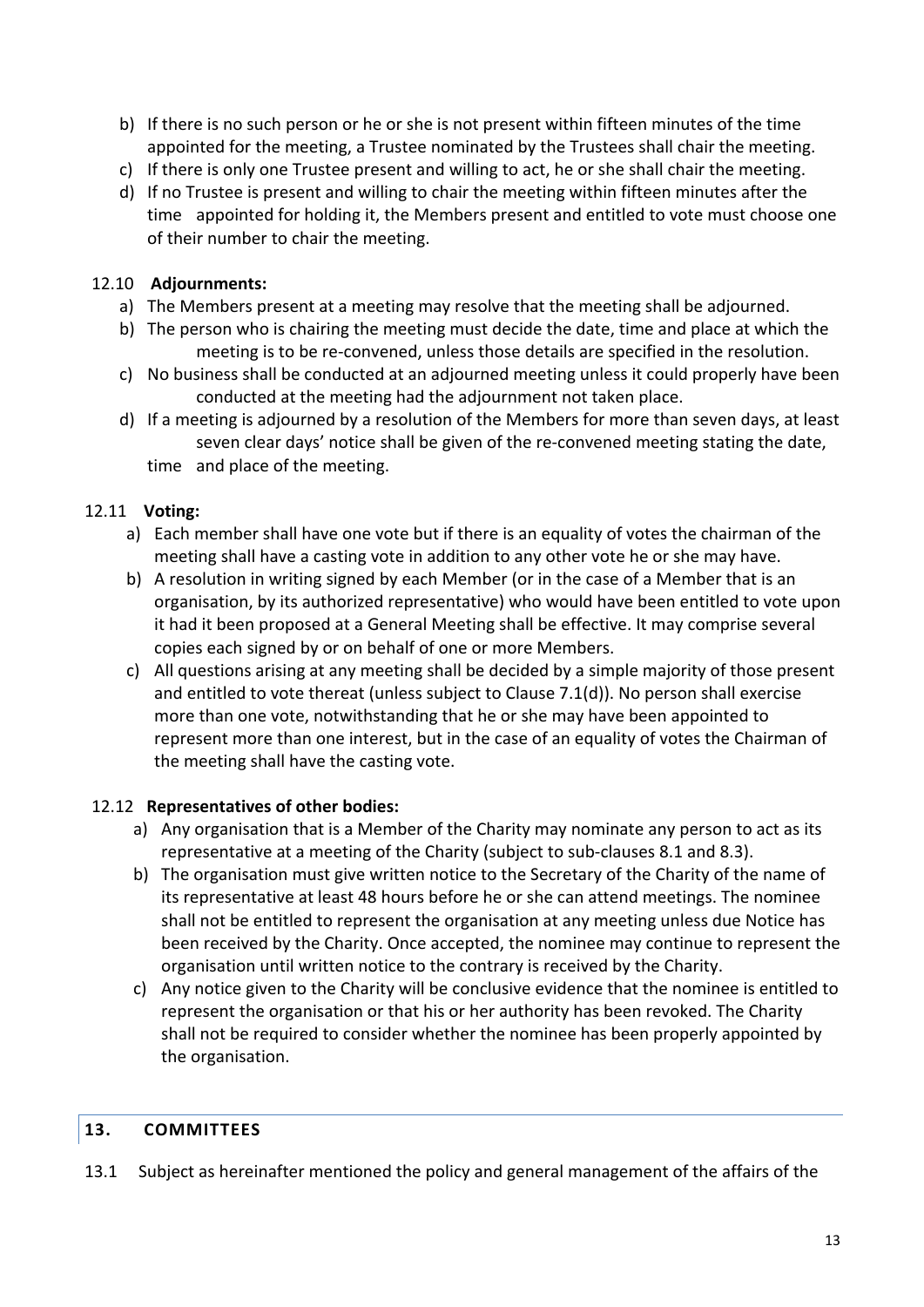Charity shall be directed by the Trustees' committee (hereto and hereafter called 'the Committee').

13.2 The Committee shall consist of sixteen members (excluding the Elected Officers), being at least eleven elected ordinary members and not more than five representative members. All shall be elected at the Annual General Meeting of the Charity in accordance with Clause 12 hereof, and shall serve for one year. Such members, as Trustees and Officers, shall share legal responsibility together and separately in accordance with charity law.

13.3 A representative Member shall ordinarily be appointed on behalf of a Member organisation not more than two months before the Annual General Meeting, provided that a Member organisation which fails to appoint a representative Member before such meeting shall make the appointment within 2 months of the date of the AGM. Each organisation shall notify the Secretary of the name of its representative. No representative Member shall represent more than one Member organisation.

13.4. Upon the occurrence of a vacancy, the Committee shall be duly notified. Such a vacancy may be filled by the Committee in such manner as it may think fit until the next Annual General Meeting.

13.5 The Committee may at any time co-opt not more than two additional Members, who shall be full Members of the Charity, whether individual or representative, and who shall serve until the conclusion of the next Annual General Meeting. Co-opted Members shall become Trustees and be entitled to vote at meetings of the Committee.

13.6 The proceedings of the Committee shall not be invalidated by any failure to elect or any defect in the election, co-option or qualification of any Member.

13.7 The Committee may appoint such sub-committees as it may deem necessary from time to time, and shall determine their terms of reference, powers, duration and composition. Each subcommittee shall appoint a Chairman from within its own membership. It is the function of these sub-committees to bring reports of their activities, and recommendations for action, to the Committee at monthly meetings. These sub-committees may be given discretion to spend money up to a limit specified by the Committee but spending above such limit must be recommended to the Committee, and ratified by vote thereof.

13.8 The Committee shall meet at least ten times per year, of which at least two shall be dedicated to the consideration of the Trustees' duties and responsibilities.

13.9 Members of the Committee are expected to attend meetings on a regular basis. The Committee has the power to remove any member whose attendance record falls below 70% in a 12-months' period if he or she does not have a sufficient reason for absence.

# **14. PROPERTY**

14.1 The Trustees must ensure the title to: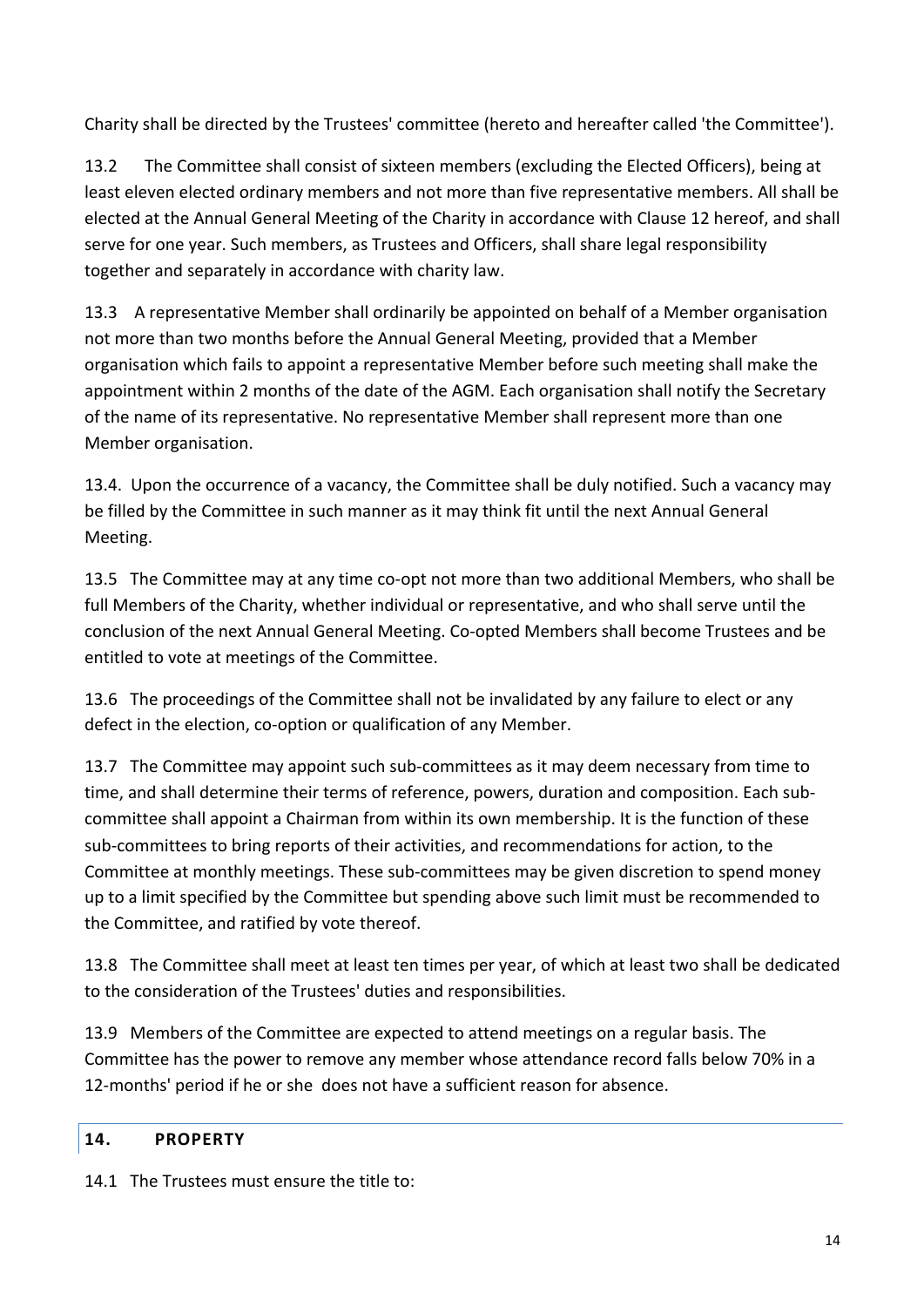- a) all land held by or in trust for the Charity that is not vested in the Official Custodian of Charities; and
- b) all investments held by or on behalf of the Charity, are vested either in a corporation entitled to act as Custodian Trustee or in not less than three individuals appointed by them as Holding Trustees.

14.2 The terms of the appointment of any Holding Trustees must provide that they may act only in accordance with the lawful directions of the Trustees and that if they do so they will not be liable for the acts and defaults of the Trustees or of the Members of the Charity.

14.3 The Trustees may remove the Holding Trustees at any time.

14.4 The land specified in the 1962 Trust Deed shall be held upon trust for use as a recreation ground and a site for a village hall for the use of the inhabitants of the Parish of Palgrave and the neighbourhood in furtherance of the objects in Clause 3 of this Constitution.

14.5 From time to time the Trustees may grant permission for apparatus, equipment or facilities to be installed in the Community Hall or on the recreation ground by one or more third parties in order to help fulfil the aims and objectives of the Charity. Such third-party-owned assets shall remain the property of the third party(ies), and be so identified in a schedule maintained by the Treasurer and excluded from the assets of the Charity in the event of Dissolution or Transfer.

14.6 From time to time the Trustees may likewise jointly acquire apparatus, equipment or facilities with the financial assistance of one or more third party(ies). Such jointly owned assets shall also be identified in a schedule maintained by the Treasurer and dealt with separately from the assets of the Charity in the event of dissolution or transfer.

# **15. REPAIR AND INSURANCE**

15.1 The Trustees must keep in repair and insure to their full value against fire and other usual risks, all the buildings of the Charity (except those buildings that are required to be kept in repair and insured by a tenant). They must also insure suitably in respect of public liability and employer's liability.

### **16. ACCOUNTS, ANNUAL REPORT AND ANNUAL RETURN**

16.1 The Trustees must comply with their obligations under the Charities Act 2011 with regard to:

- a) the keeping of accounting records for the Charity;
- b) the preparation of annual Statements of Account for the Charity;
- c) the transmission of the Statements of Account to the Commission;
- d) the preparation of an Annual Report and its transmission to the Commission; and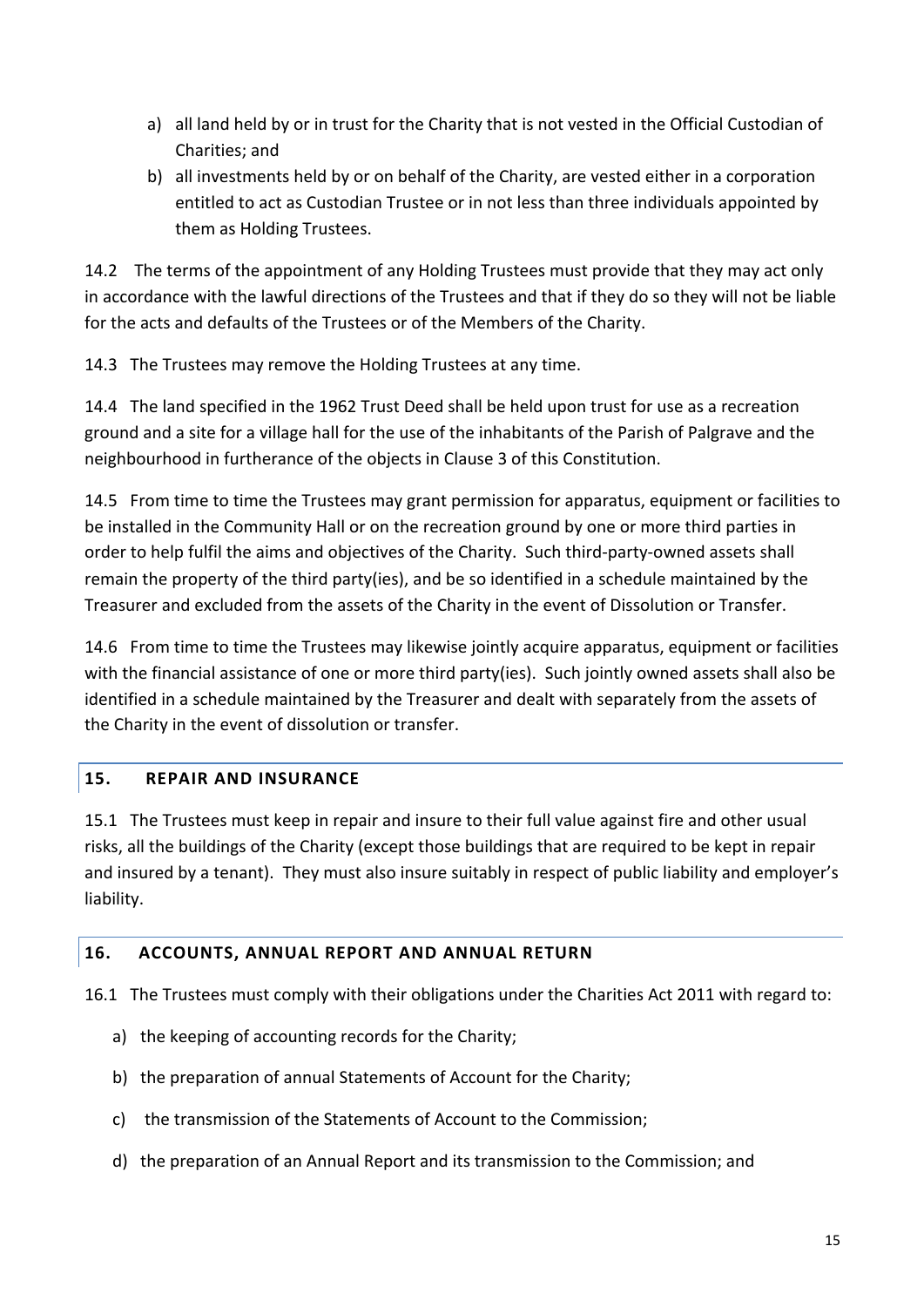e) the preparation of an Annual Return and its transmission to the Commission.

16.2 All the monies raised by or on behalf of the Charity shall be applied to further the purposes of the Charity and not otherwise, provided that nothing herein contained, shall prevent the payment in good faith of reasonable and proper remuneration of any employee of the Charity or the repayment of reasonable out-of-pocket expenses.

16.3 The Treasurer shall keep proper accounts of the finances of the Charity.

16.4 The financial year of the Charity shall end on the 30<sup>th</sup> September each year.

16.5 The accounts shall be independently audited annually and an audited Statement for the last financial year shall be submitted to the Committee and to each Annual General Meeting.

16.6 As a registered charity, the Charity must prepare annual accounts and make them available to the public on request and produce an Annual Account and Trustees' Annual Report to the Commission.

16.7 A bank account(s) shall be opened in the name of the Charity with Lloyds Bank Plc, or with such other Bank as the Committee shall from time to time decide. The Committee shall authorise in writing the Treasurer to sign cheques on behalf of the Charity.

# **17. REGISTERED PARTICULARS**

17.1 The Trustees must notify the Commission promptly of any changes to the Charity's entry on the Central Register of Charities.

# **18. NOTICES**

18.1 Any Notice required by this Constitution to be given to or by any Member, person or Member organisation must be:

- a) in writing; or
- b) given using electronic communications.

18.2 The Charity may give any Notice to a Member either:

- a) personally; or
- b) by sending it by post in a prepaid envelope addressed to the Member at his or her address; or
- c) by leaving it at the address of the Member; or
- d) by sending it to the Member's address using electronic communications.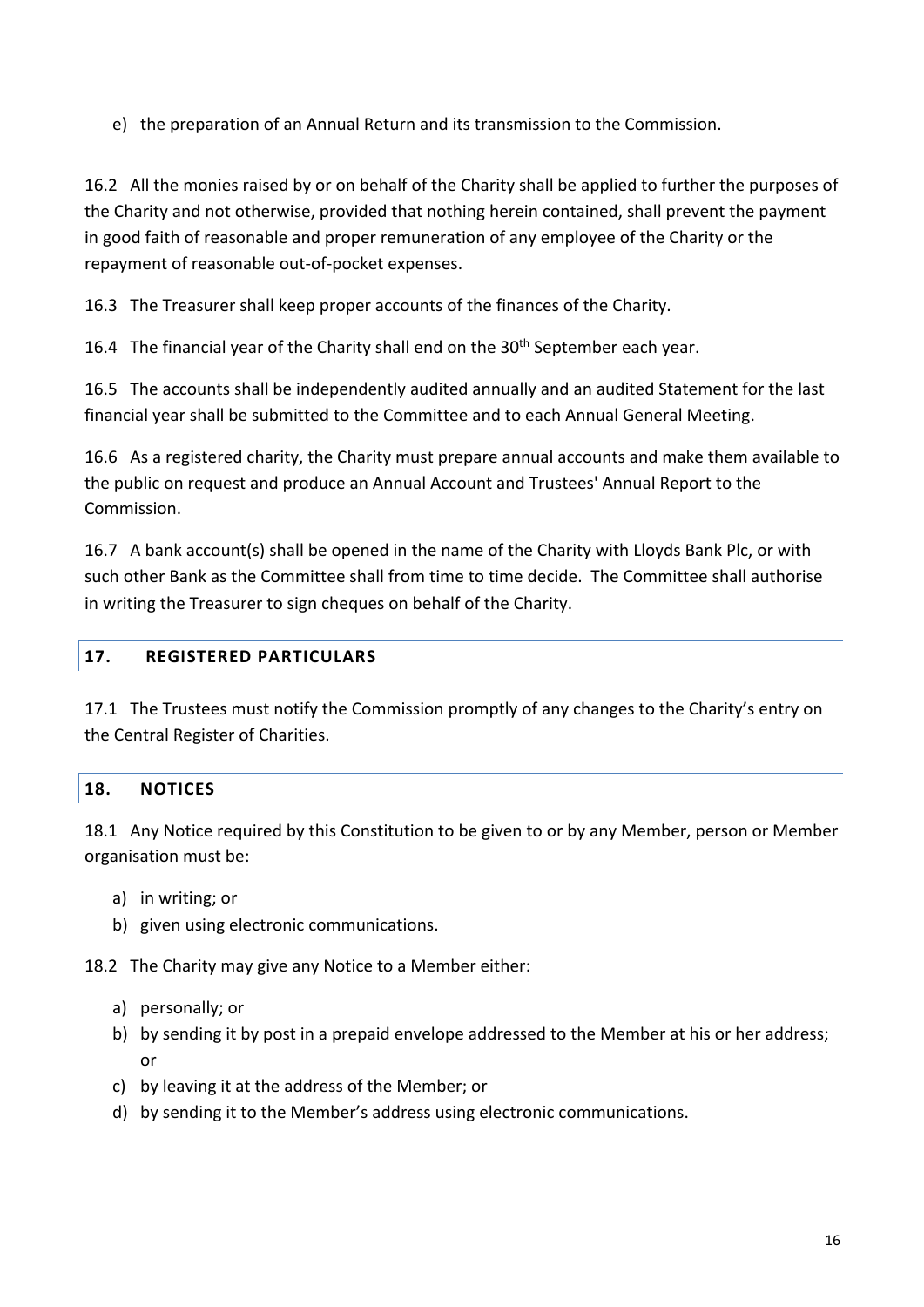18.3 A Member who does not register an address with the Charity or who registers only a postal address that is not within the United Kingdom shall not be entitled to receive any Notice from the Charity.

18.4 A Member present in person at any meeting of the Charity shall be deemed to have received Notice of the Meeting and of the purposes for which it was called.

18.5

- a) proof that an envelope containing a Notice was properly addressed, prepaid and posted shall be conclusive evidence that the Notice was given.
- b) proof that a Notice contained in an electronic communication was sent in accordance with guidance issued by the Institute of Chartered Secretaries and Administrators shall be conclusive evidence that the Notice was given.
- c) a Notice shall be deemed to be given 48 hours after the envelope containing it was posted or, in the case of an electronic communication, 48 hours after it was sent.

# **19. RULES**

19.1 The Committee may from time to time make rules for the conduct of their business.

19.2 The rules may regulate the following matters but are not restricted to them:

- a) the admission of members of the Charity (including the admission of organisations to membership) and the rights and privileges of such Members, and the entrance fees, subscriptions and other fees or payments to be made by Members;
- b) the conduct of Members of the Charity in relation to one another, and to the Charity's employees and volunteers;
- c) the setting aside of the whole or any part or parts of the Charity's premises at any particular time or times or for any particular purpose or purposes;
- d) the procedure at General Meetings and meetings of the Trustees, Committee and subcommittees in so far as such procedure is not regulated by this Constitution;
- e) the keeping and authenticating of records. (If regulations made under this clause permit records of the Charity to be kept in electronic form and requires a Trustee or Elected Officer to sign the record, the regulations must specify a method of recording the signature that enables it to be properly authenticated.)
- f) generally, all such matters as are commonly the subject matter of the rules of an unincorporated association.
- 19.3 The Charity in General Meeting has the power to alter, add to or repeal the rules.
- 19.4 The Trustees and Committee must adopt such means as they think sufficient to bring the rules to the notice of Members of the Charity.

19.5 The rules shall be binding on all Members of the Charity. No rule shall be inconsistent with, or shall affect or repeal anything contained in, this Constitution.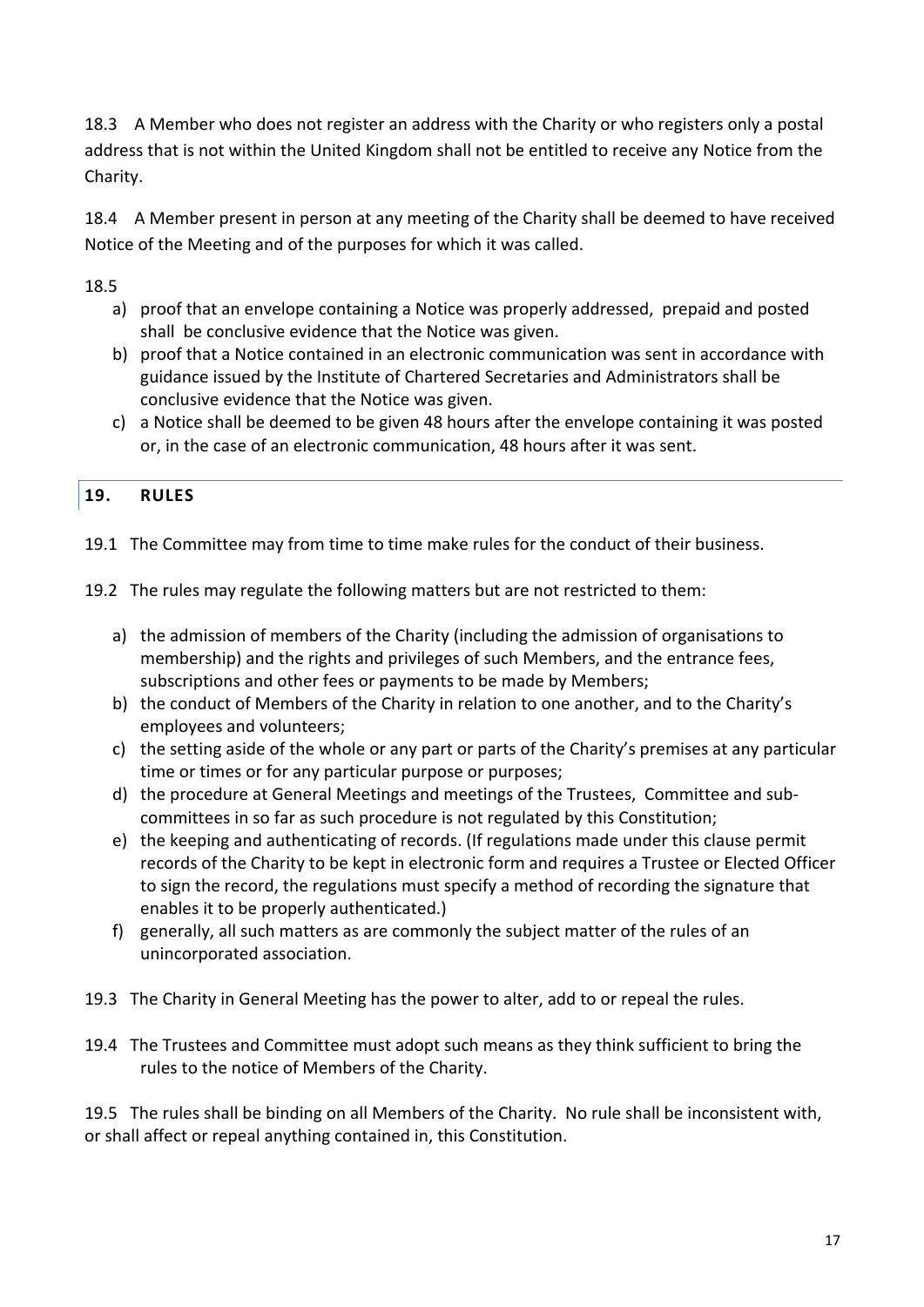# **20. DISPUTES**

20.1 If a dispute arises between Members of the Charity about the validity or propriety of anything done by the Members under this Constitution, and the dispute cannot be resolved by agreement, the parties to the dispute must first try in good faith to settle the dispute by mediation before resorting to litigation.

### **21. INTERPRETATION**

In this Constitution a 'connected person' means:

21.1 a child, parent, grandchild, grandparent, brother or sister of the Trustee.

21.2 the spouse or civil or common-law partner of the Trustee or of any person falling within sub-clause (1) above;

21.3 a person carrying on business in partnership with the Trustee or with any person falling within sub-clause (1) or (2) above;

21.4 an institution, which is controlled –

(a) by the Trustee or any connected person falling within sub-clauses 21.1, 21.2, or 21.3 above; or

(b) by two or more persons falling within sub-clause 21.4(a), when taken together.

21.5 a body corporate in which –

(a) the Charity Trustee or any connected person falling within sub-clauses 21.1, 21.2 or 21.3 has a substantial interest; or

(b) two or more persons falling within sub-clause 21.5(a) who, when taken together, have a substantial interest.

21.6 Sections 350 – 352 of the Charities Act 2011 apply for the purposes of interpreting the terms used in this clause.

### **Date of Revision:**

This Constitution was adopted by the Palgrave and District Community Centre at a Special General Meeting held on 18th October, 2017, and amended at a further SGM on 4th July, 2018. All previous Constitutions of the Palgrave and District Community Council are hereby revoked.

### **Signed:**

### **Chairman, Palgrave and District Community Centre**



**Date: 30th August 2019 (as amended)**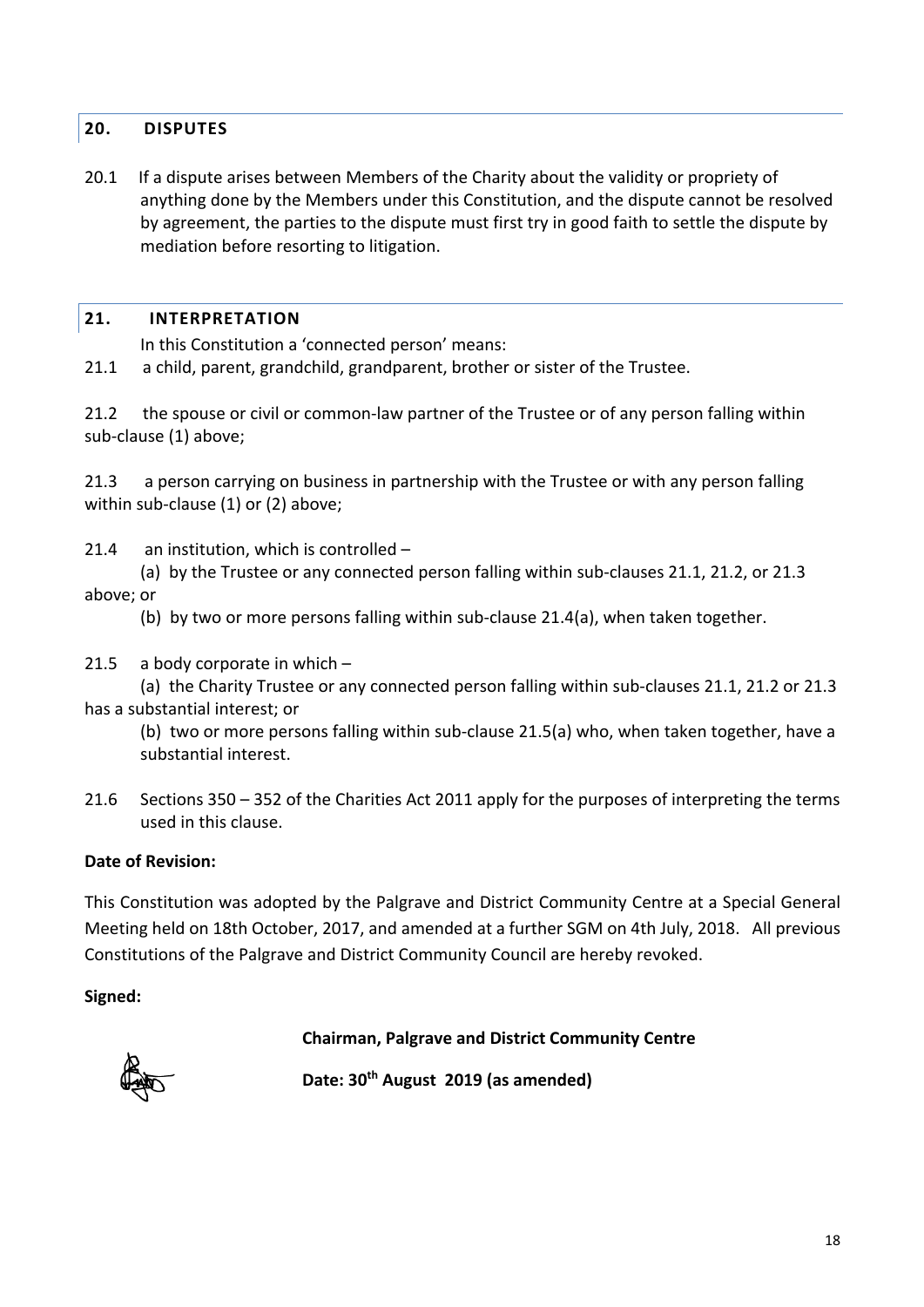# **APPENDIX 1- PALGRAVE & DISTRICT COMMUNITY CENTRE: ROLES OF COMMITTEES AND OFFICERS**

The Trustees' Committee (hereafter called 'the Committee') and its Officers are elected by ordinary and representative members at the Annual General Meeting. Committee Members elected to become Trustees of the Palgrave & District Community Centre take on the collective responsibility to run the affairs of the Charity.

#### **THE ROLE OF THE CHAIRMAN**

The Chairman has a strategic role to play in representing the vision and purpose of the organisation. The Chairman ensures that the Committee functions properly, that there is full participation at meetings, all relevant matters are discussed and that effective decisions are made and carried out. It is the responsibility of the Chairman to represent the organisation positively at functions and to outside agencies. He or she will also:

- a) communicate effectively the vision and purpose of the organisation;
- b) report on the Committee's activities at the Annual General Meeting and to the Annual Parish Meeting;
- c) ensure the Committee and its sub-committees function(s) properly;
- d) plan and run meetings in accordance with the Constitution; ensure matters are dealt with in an orderly, efficient manner; bring impartiality and objectivity to meetings and decision-making; facilitate change and address conflict within the Committee; plan for recruitment to and renewal of the Committee; co-ordinate the Committee to ensure responsibilities are met and specialist expertise is employed as required; and
- e) be aware of current issues that might affect the organisation.

#### **THE ROLE OF THE TREASURER**

#### **GENERAL FINANCIAL OVERSIGHT**:

- a) oversee and present budgets, accounts and financial statements to the Trustees' committee;
- b) ensure that appropriate financial systems and controls are in place;
- c) ensure that record-keeping and accounts meet the conditions of funders or statutory bodies; and
- d) ensure compliance with relevant legislation.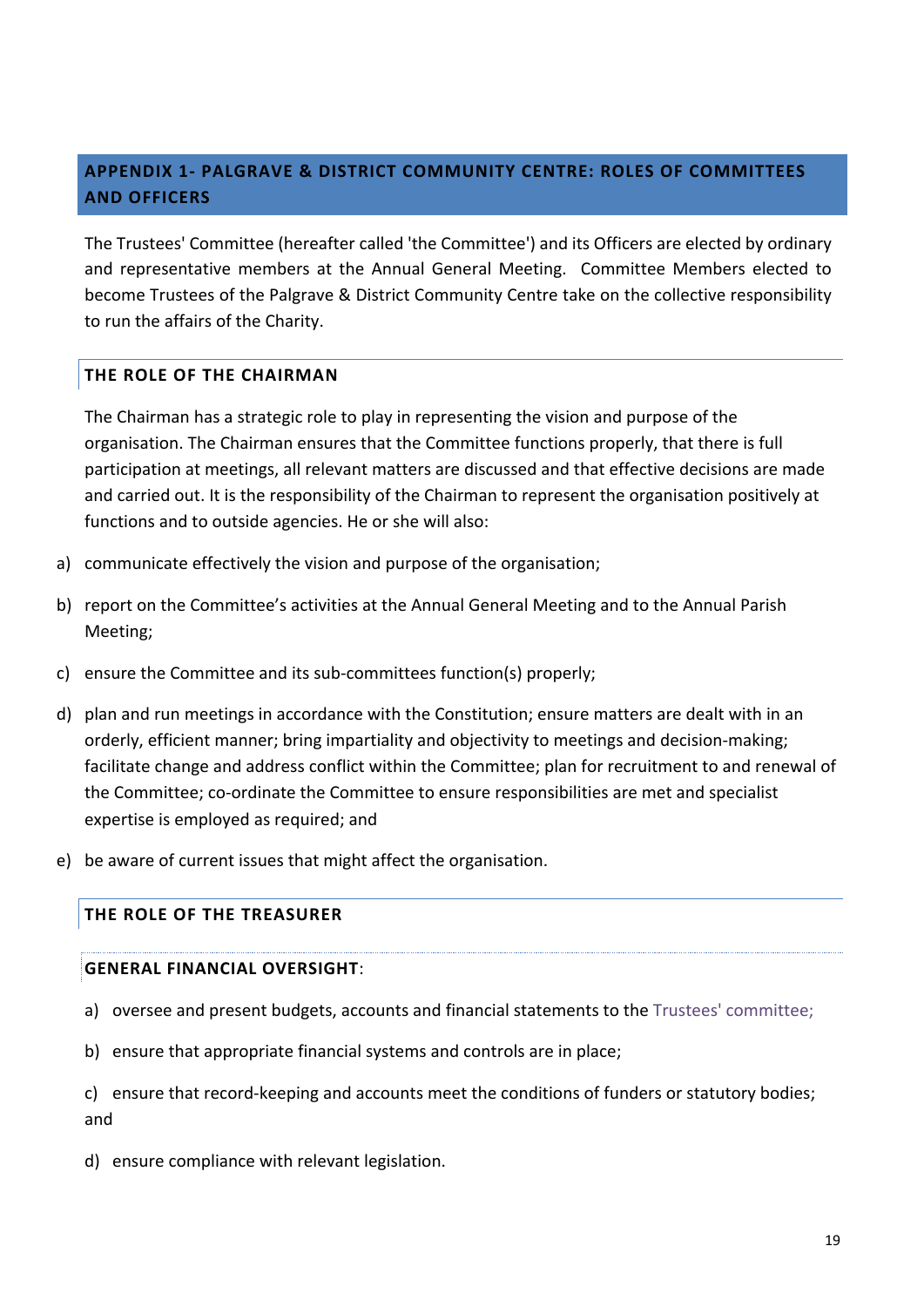#### **FUNDING, FUNDRAISING AND SALES:**

- a) Ensure use of funds complies with conditions set by funding bodies;
- b) ensure fundraising and sales comply with relevant legislation and are bound by effective financial systems and controls;
- c) ensure effective monitoring and reporting of financial planning and budgeting;
- d) prepare and present budgets for new or ongoing work;
- e) advise on financial implications of strategic and operational plans;
- f) present revised financial forecasts based on actual spend.

#### **FINANCIAL REPORTING:**

- a) present monthly reports for Trustees' committee meetings on the organisation's financial position;
- b) prepare accounts for audit and liaise with the auditor, as required;
- c) present accounts at the AGM;
- d) advise on the organisation's reserves and investment policy; and
- e) banking, book- and other record-keeping as necessary.

#### **MANAGE BANK ACCOUNTS:**

- a) set up appropriate systems for book-keeping, payments, lodgements & petty cash;
- b) ensure everyone handling money keeps proper records and documentation for the control of fixed assets and stock;
- c) ensure proper records are kept; and
- d) ensure required insurances are in place.

In all of these areas the Treasurer is responsible for ensuring that effective financial systems and procedures have been established, are being consistently followed and are in line with best practice and legal requirements.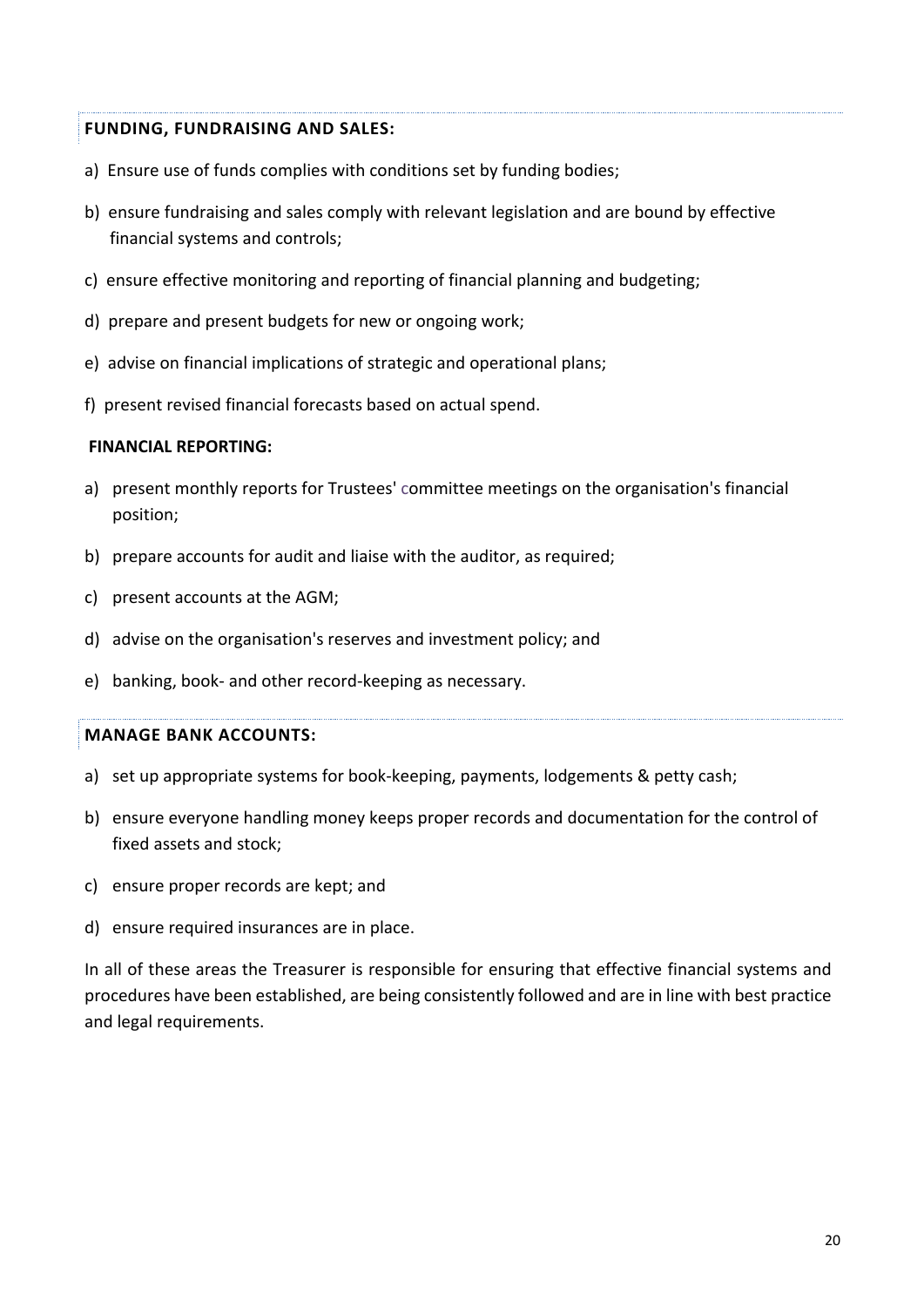# **THE ROLE OF THE SECRETARY**

The Secretary will:

- a) liaise with the Chair to plan meetings, ensuring they are effectively organised and minuted;
- b) circulate agendas and reports;
- c) take and circulate minutes;
- d) check that agreed actions are carried out;
- e) maintain effective records and administration;
- f) keep up-to-date contact details (i.e. names, addresses, telephone numbers & e-mail addresses) for the Committee and (where relevant) ordinary members of the organisation;
- g) file minutes and reports;
- h) compile lists of names and addresses that are useful to the organisation, including those of appropriate officials or officers of voluntary organisations;
- i) keep a record of the organisation's activities, upholding legal requirements;
- j) act as custodian of the organisation's governing documents and check that a quorum is present at meetings;
- k) ensure elections are in line with stipulated procedures;
- l) deal with correspondence and other written communications;
- m) respond to all committee correspondence;
- n) file all committee correspondence received and copies of replies sent; and
- o) report the activities of the Committee and future programmes to Members, the press and the public (if not the responsibility of other officers).

### **THE ROLE OF SUB-COMMITTEES**

It is the function of sub-committees to bring reports of their activities, and recommendations for action, to the Trustees' committee at monthly meetings.

Sub-committees may be given discretion to spend money up to a certain limit by the Committee. All spending above these limits must be recommended to and ratified by a vote of the Committee.